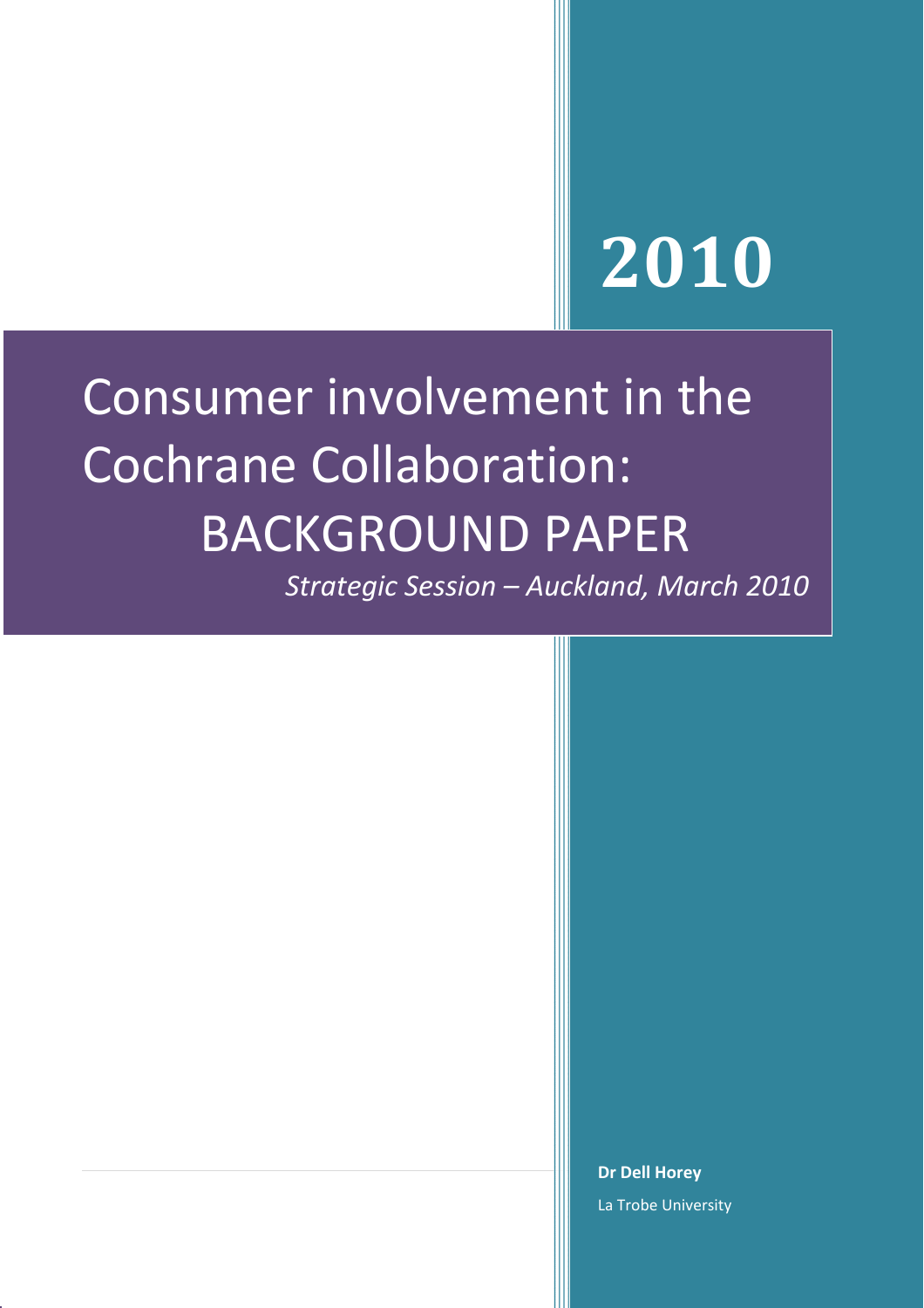## <span id="page-1-0"></span>**The Principles of The Cochrane Collaboration**

The Cochrane Collaboration's work is based on ten key principles:

- *1. Collaboration,* by internally and externally fostering good communications, open decision‐making and teamwork.
- *2. Building on the enthusiasm of individuals,* by involving and supporting people of different skills and backgrounds.
- *3. Avoiding duplication,* by good management and co‐ordination to maximise economy of effort.
- *4. Minimising bias,* through a variety of approaches such as scientific rigour, ensuring broad participation, and avoiding conflicts of interest.
- *5. Keeping up to date,* by a commitment to ensure that Cochrane Reviews are maintained through identification and incorporation of new evidence.
- *6. Striving for relevance,* by promoting the assessment of healthcare interventions using outcomes that matter to people making choices in health care.
- *7. Promoting access,* by wide dissemination of the outputs of the Collaboration, taking advantage of strategic alliances, and by promoting appropriate prices, content and media to meet the needs of users worldwide.
- *8. Ensuring quality,* by being open and responsive to criticism, applying advances in methodology, and developing systems for quality improvement.
- *9. Continuity*, by ensuring that responsibility for reviews, editorial processes and key functions is maintained and renewed*.*
- *10. Enabling wide participation* in the work of the Collaboration by reducing barriers to contributing and by encouraging diversity.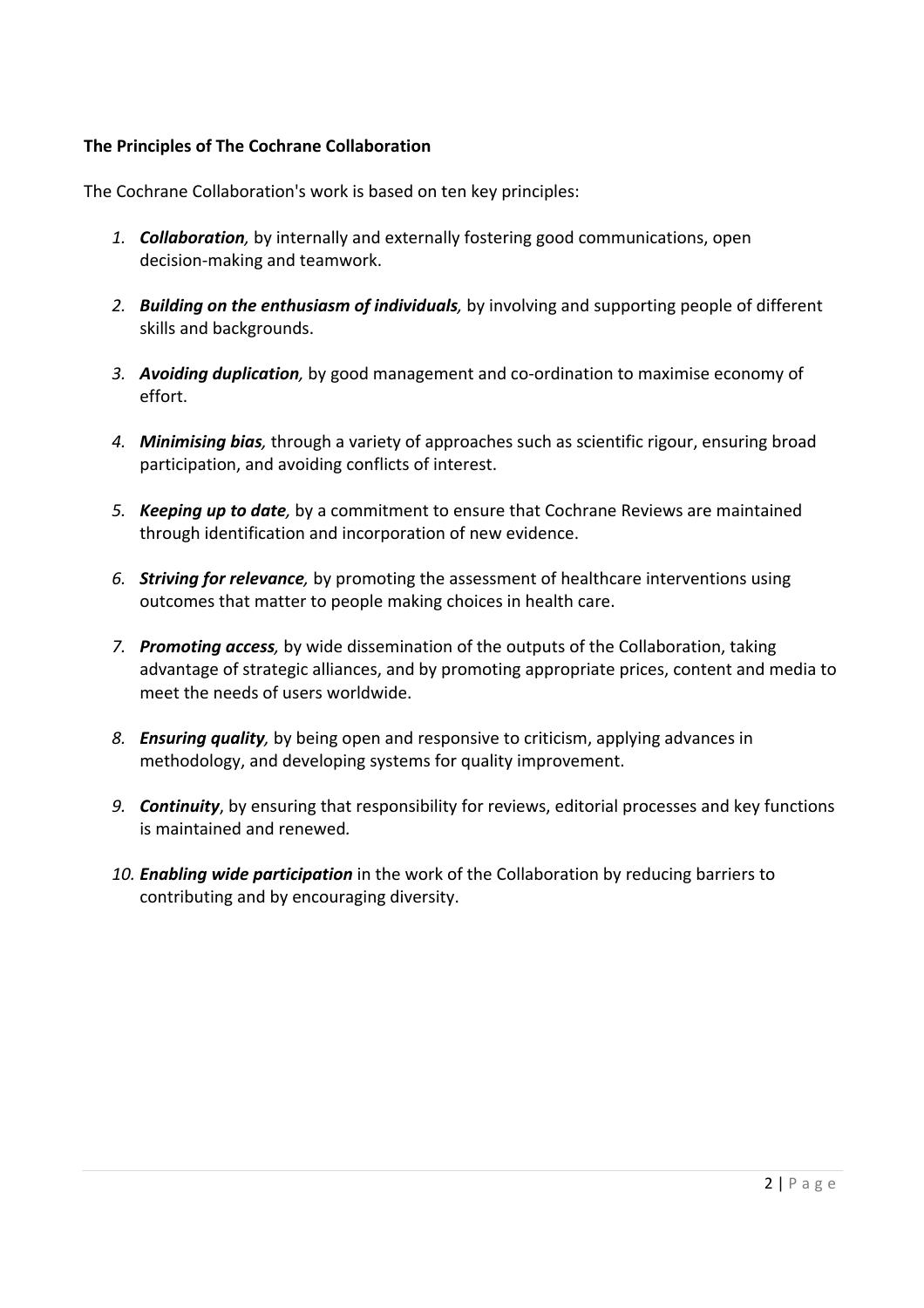## **Table of Contents**

## **Volume 1: Background paper**

| 1.             |                                                                                                |  |  |  |
|----------------|------------------------------------------------------------------------------------------------|--|--|--|
| 2.             |                                                                                                |  |  |  |
| 3.             |                                                                                                |  |  |  |
|                |                                                                                                |  |  |  |
|                |                                                                                                |  |  |  |
|                |                                                                                                |  |  |  |
|                |                                                                                                |  |  |  |
| 4.             |                                                                                                |  |  |  |
|                | 4.1 Options to support sustainable consumer involvement in decision-making 15                  |  |  |  |
| 5.             | Consumer involvement in the choice and preparation of Systematic reviews 16                    |  |  |  |
|                |                                                                                                |  |  |  |
|                | 5.2 Issues raised by consumer involvement in the choice & preparation of CSRs 19               |  |  |  |
|                | 5.3 Options for sustainable consumer involvement in choice & preparation of CSRs 21            |  |  |  |
| 6.             | Consumer involvement in the dissemination and promotion of Systematic reviews & Evidence-based |  |  |  |
|                | 6.1 Options for sustainable consumer involvement in dissemination and promotion 25             |  |  |  |
| 7 <sub>1</sub> |                                                                                                |  |  |  |

## **Volume 2: Appendices**

Appendix 1: Process for Background Paper Appendix 2: Recommendations from Cochrane Collaboration Strategic Review Appendix 3: Consumer Network Review of Consumers in Cochrane Appendix 4: Membership of Consumer Involvement Advisory Committee Appendix 5: Definitions of the term consumer across the Collaboration Appendix 6: Person specification: Service user commenting on research Appendix 7: Consumer members of the Cochrane Collaboration Steering Group 1995 to 2010 Appendix 8: Summary positive benefits and negative impacts from consumer involvement in research Appendix 9: Managing Editors' use of CCNet email list Appendix 10: Consensus‐derived principles and indicators of successful consumer involvement in NHS research Appendix 11: Cochrane Consumer Network: Detailed business and operational plan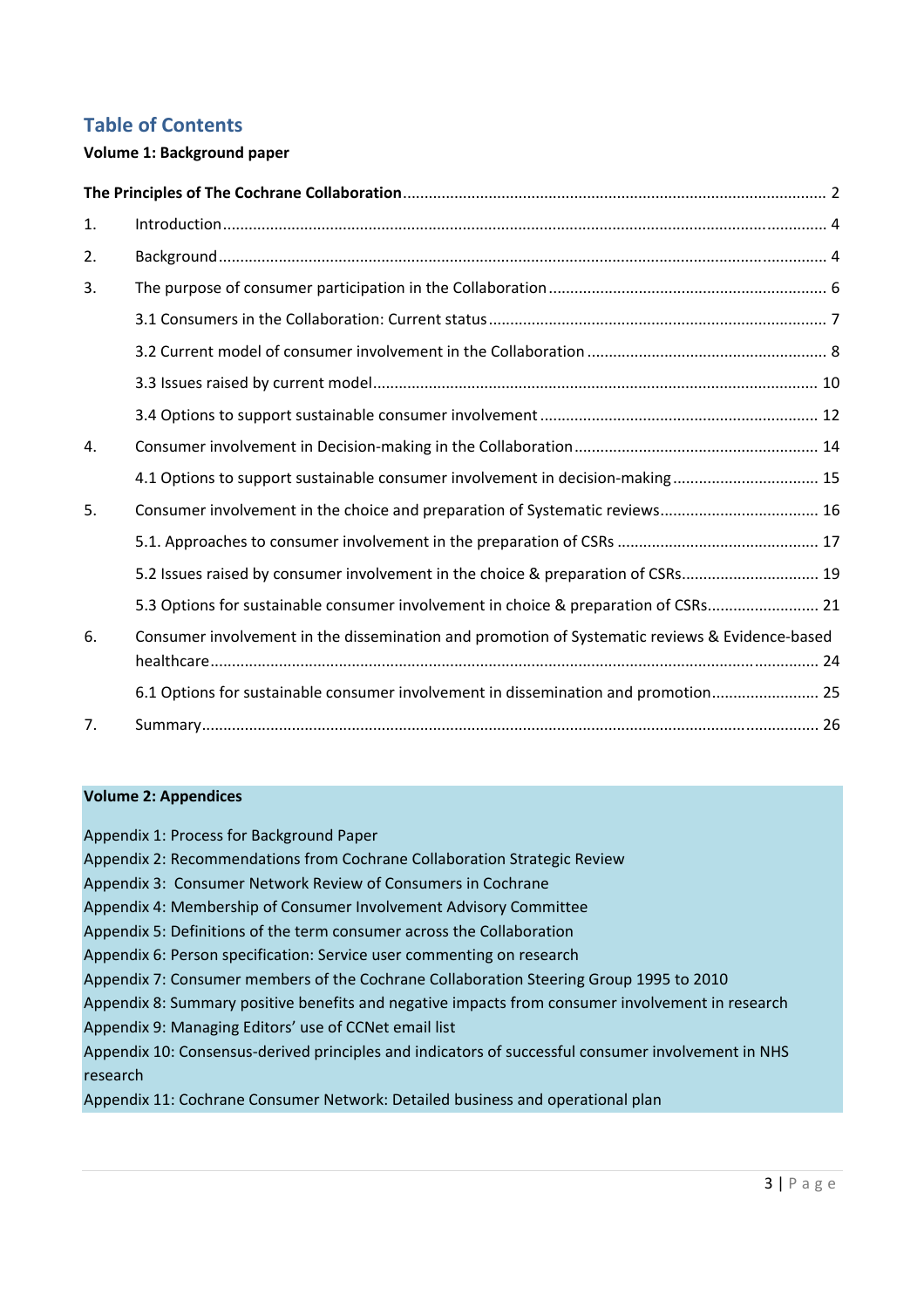## <span id="page-3-0"></span>**1. INTRODUCTION**

The Cochrane Collaboration Steering Group (CCSG) is its decision-making body and Strategic sessions at midyear CCSG meetings are used to focus on important issues related to the Collaboration's aims and principles. The meeting in Auckland in March 2010 will consider consumer participation in the Collaboration following presentation of the 2009 CCNet Review to the CCSG meeting in October 2009.

In preparation for this session a Consumer Involvement Advisory Group (CIAG) was established. (The history of this process and the terms of reference for the project are documented in Appendix 1, and the membership of the CIAG is listed in Appendix 2.)

The CIAG agreed that the purpose of the Consumer Session is to achieve agreement on consumer involvement in the strategic direction for the Cochrane Collaboration by:

- Achieving clarity on consumer participation in the Collaboration within the context of the 2009 Strategic Review recommendations<sup>[1](#page-3-0)</sup> and the 2009 Consumer Network Review of Consumers in Cochrane (CCNet Review)<sup>[2](#page-3-0)</sup>, with particular regard to:
	- More consumer-orientated reviews across the Collaboration
	- o Enhanced dissemination of the work of the Collaboration
	- o Development of strong partnerships with appropriate national and international consumer organisations.
- Discussing options for the Collaboration to support sustainable consumer involvement.

## **2. BACKGROUND**

Since its formation in 1993, the Collaboration has shown strong commitment to consumer participation and consumers have been active at all levels. Consumer involvement is part of the history of the Collaboration.

In 2009 the Strategic Review identified that the Collaboration had unconsciously adopted the structure of a 'swarm organisation', which it says "explains the behaviour of a decentralised and self‐organised system … the result of interactions of individuals acting on the basis of local information rather than 'orders from the top".<sup>[3](#page-3-0)</sup> The Review also noted that the "majority of contributors are not employed by the Collaboration, but often have multiple responsibilities to the Collaboration and to their academic or medical institutions, and

 $1$  See Appendix 3 for a summary of the Strategic Review recommendations. The full report and associated documents can also be found at <http://ccreview.wikispaces.com/>

 $2$  See Appendix 4 for the detailed report of the 2009 CCNet Review, which can also be found under "Detailed report" on http://www.cochrane.org/consumers/happenings.htm

<sup>&</sup>lt;sup>3</sup> Page 2 Recommendations Report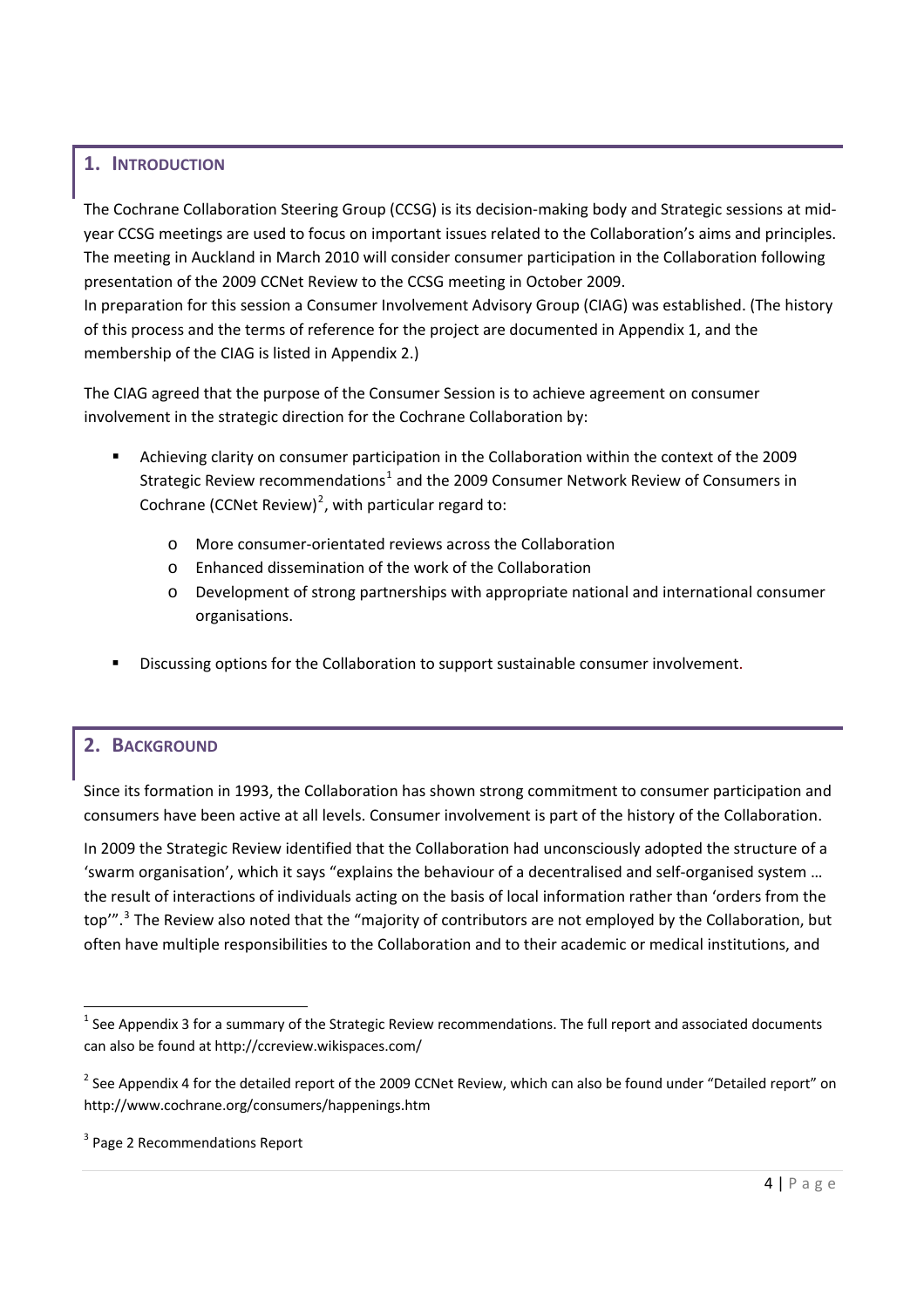<span id="page-4-0"></span>funders"<sup>[4](#page-4-0)</sup>. The Strategic Review did not consider the impact of these factors on the Consumer Network, a small entity run by volunteers with no formal links to institutions and with no supporting infrastructure.

## **Report objective**

The Strategic Review was designed to improve what was known about the Collaboration and this Background Paper set out with a similar broad task—to improve what is known about consumer participation across the Collaboration. The 2009 CCNet Review provided an important base, but this paper considers consumer involvement more broadly than the CCNet and was designed to take a wider perspective. It seeks to understand how consumer involvement in the work of the Collaboration has evolved and what would better support it.

## **2.1. DATA SOURCES**

The sources used to inform this paper included:

- 2009 Strategic Review of the Collaboration;
- 2009 Consumer Network Review of Consumers in Cochrane (CCNet Review) which involved two online surveys and follow‐up interviews. Respondents included 47 review groups (92%) and 66 consumers recruited through the CCNet email list consumers (estimated response from consumers using email list 33‐44%), four CRGs and six consumers participated in interviews;
- Content analysis of all the entity modules on The Cochrane Library in December 2009;
- Content analysis of requests to the CCNet email list between September 2009 and February 2010;
- Discussions (both in person and by email) with CCNet representatives on the CCSG, people in consumer facilitator roles, members of the CIAG and Managing Editors using the CCNet email list;
- Other reports or papers prepared for the Collaboration including:
- Gillies D., Allen C. & Soares‐Weiser K. (2010) Representation of people from non‐English speaking background across The Cochrane Collaboration, 2009 Colloquium workshop report, distributed by email list DATE ;
- Monitoring and Registration Group (2009) Report to the Cochrane Collaboration Steering Committee, (see <http://www.cochrane.org/ccsg/agr/index.htm> MRG October 2009);
- Gillies D., Maxwell H., New K., Pennick V., van der Wouden H., Fedorowics Z., Verbeek J. & Ciapponi A. (2009) A Collaboration‐wide survey of Cochrane authors;
- Deeks M (2004) Cross-cultural teams working with The Cochrane Collaboration Version 1.0 (see [www.cochrane.org/docs/crossculturalteamwork.doc\)](http://www.cochrane.org/docs/crossculturalteamwork.doc).
- Evaluation report of the Consumer Panel of the Pregnancy and Childbirth Review Group which operated from 1998 to 2007;
- Data from Archie (retrieved February 2010).

<sup>4</sup> Ibid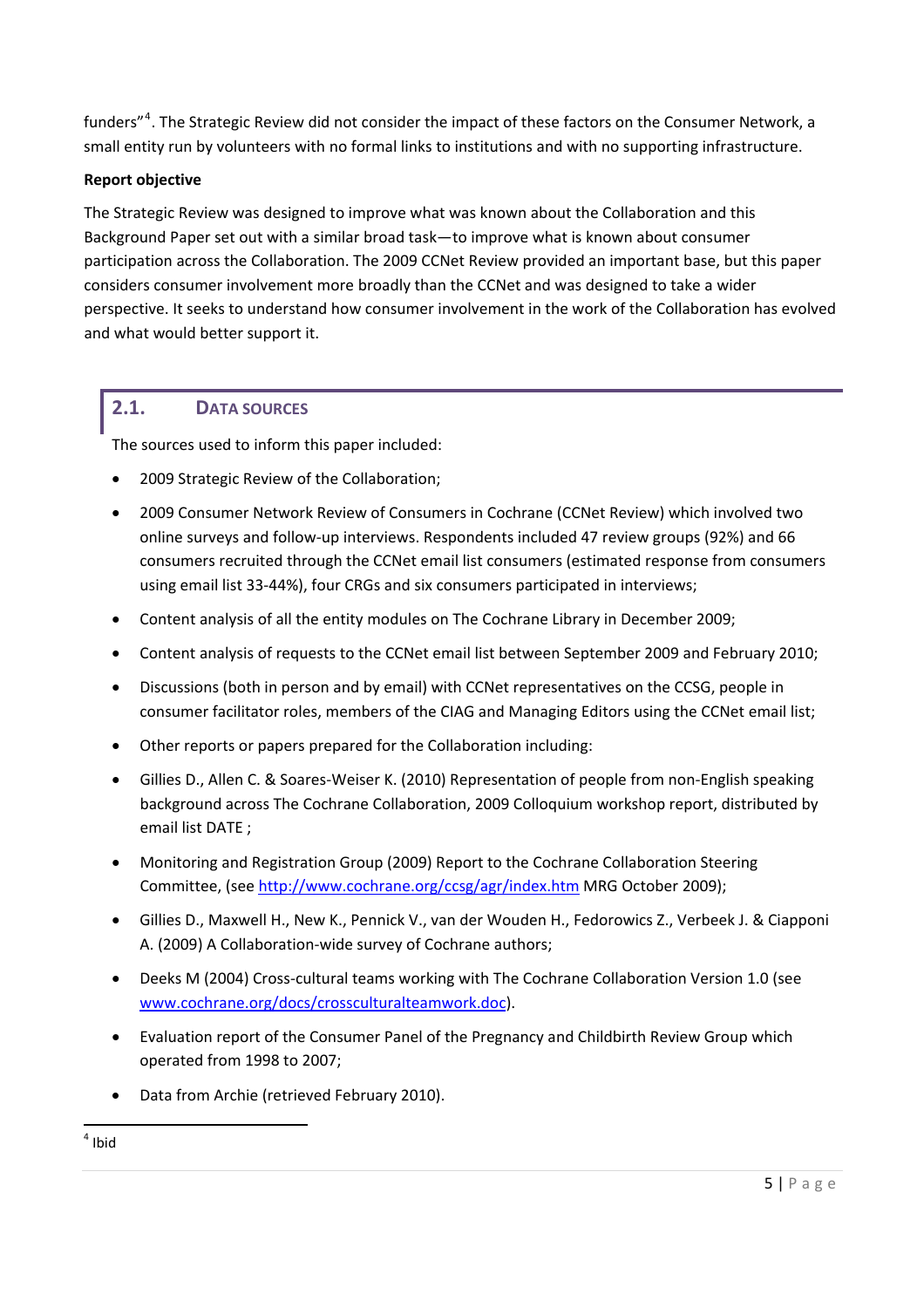## <span id="page-5-0"></span>**3. THE PURPOSE OF CONSUMER PARTICIPATION IN THE COLLABORATION**

Just as the starting point for the Strategic Review of the Collaboration was to consider its primary purpose and reflect whether this had changed, it is important when undertaking strategic planning around consumer participation to reflect on the reasons for the inclusion of consumers in the Collaboration.

Consumers get involved in the Collaboration for a variety of reasons. The 2009 CCNet Review found the most common reasons were desires to:

- *"Make information about evidence based health care more accessible*
- *Learn and keep up to date, either with research about a specific condition or with evidence based health care*
- *Contribute to the development of evidence based health care."*

On the other hand, the benefits sought from the surveyed Review Groups were improved readability and/or quality of reviews (81%) and improved usefulness of plain language summaries (77%). The roles for consumers identified by entities in their modules on The Cochrane Library related to: participation in decision‐making, including identifying questions or topics and prioritising reviews; contribution to the preparation of reviews and associated products; dissemination of review findings and promotion of evidence‐based care; influencing health professionals and the community; and encouraging others to be involved.

## **Purpose of consumer participation in the Collaboration**

The Consumer Involvement Advisory Group for this project agreed that drafting a common purpose for involving consumers in the Collaboration would be useful. Health care consumers are encouraged to be involved in the Cochrane Collaboration:

- To ensure that the work of the Collaboration reflects the needs and priorities of patients, consumers and carers in health systems using the best evidence available
- To ensure the quality and relevance of Cochrane Systematic Reviews
- To promote evidence-based decision-making in healthcare.

## **Proposal**

This purpose has been used to provide the overarching context for the research undertaken for this paper.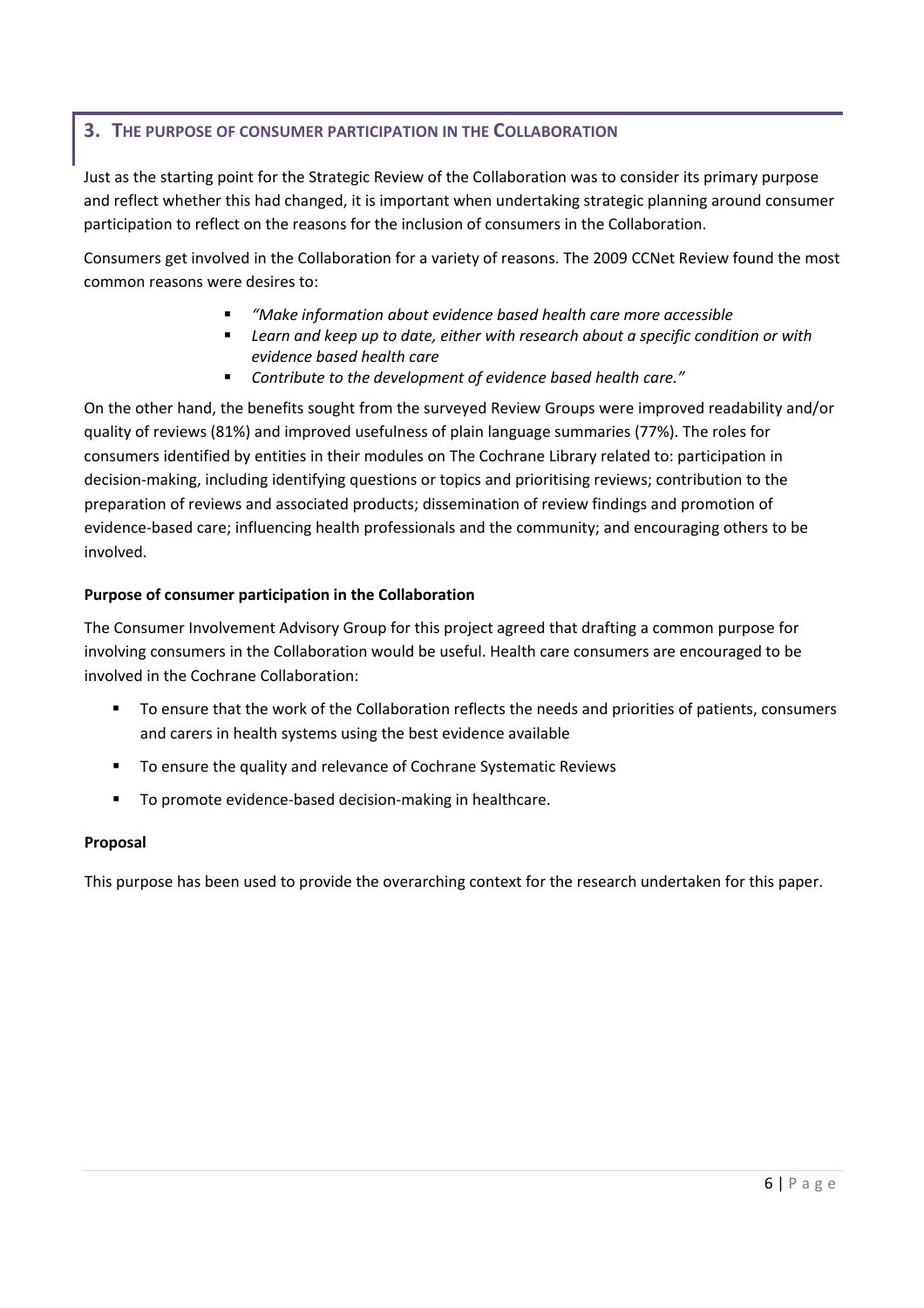## <span id="page-6-0"></span>**3.1. CONSUMERS IN THE COLLABORATION: CURRENT STATUS**

Although consumers have been active throughout the history of the Collaboration, there appears to be some confusion about what is meant by the term 'consumer'. The term itself is problematic for some, which is likely to be compounded by its different interpretations and use. I have not tried to provide a single definition of consumer but have included a detailed discussion of this issue in Appendix 4.

Problems of definitions aside, it is difficult to ascertain the number of consumers currently active in the Collaboration. The Strategic Review recognised that there is no mechanism to determine the diverse membership of the Collaboration and recommended formal membership for its contributors. The importance of this issue was apparent when trying to ascertain consumer numbers. Like other contributors to the Collaboration, consumers can register on Archie but numbers may not reflect current active participation as there can be a lag in identifying when participants become inactive.

Table 1 shows the number of consumer reviewers, consumer coordinators and handsearchers recorded in Archie overall and in the CCNet. There were 521 individuals registered as consumer reviewers, nine as consumer coordinators and 107 as handsearchers<sup>[5](#page-6-0)</sup> across all entities on 22 February 2010.<sup>[6](#page-6-0)</sup> Archie also listed 723 active members for the Consumer Network (plus 29 inactive members). This number includes both individuals and consumer organisations (although less than 10 organisations appear to be registered<sup>[7](#page-6-0)</sup>).

|                              | Number recorded in<br><b>Archie</b> | <b>Number recorded in CCNet</b> | <b>Difference Archie &amp; CCNet</b><br><b>numbers</b> |
|------------------------------|-------------------------------------|---------------------------------|--------------------------------------------------------|
| <b>Consumer reviewers</b>    | 521                                 | 205 <sup>a</sup>                | 316                                                    |
| <b>Consumer coordinators</b> | 9                                   |                                 |                                                        |
| <b>Handsearchers</b>         | 107                                 | 8                               | -99                                                    |

## **Table 1: Number of consumers and CCNet members registered on Archie (February 2010).**

<sup>a</sup> This is consistent with the 2009 CCNet Review which reported that "191 people have at some stage acted as a consumer reviewer, but not all of these are on the CCNet email list." <sup>b</sup> These people are also listed as entity staff.

From Table 1 it is apparent that the majority of consumer reviewers in the Collaboration are not members of the CCNet (61%). This possibly contributes to the disconnection between the CCNet and the work of the CRGs apparent in the CCNet Review, where 72 percent of Review Group respondents and 27 percent of consumers did not know if the CCNet was achieving its aims. A large proportion of the active members listed as members of the CCNet are not registered as consumer reviewers, consumer coordinators or handsearchers. Some will be review authors, but it is not possible to distinguish consumer review authors from review authors with other backgrounds.

 $<sup>5</sup>$  Handsearching is a task often associated with consumers.</sup>

 $6$  Content analysis of entity modules in The Cochrane Library undertaken in December 2009 found 27 CRGs named approximately 500 individuals from 34 countries, while other CRGs acknowledged consumer input but did not name individuals.

 $7$  Archie does not provide categorisation for these independently.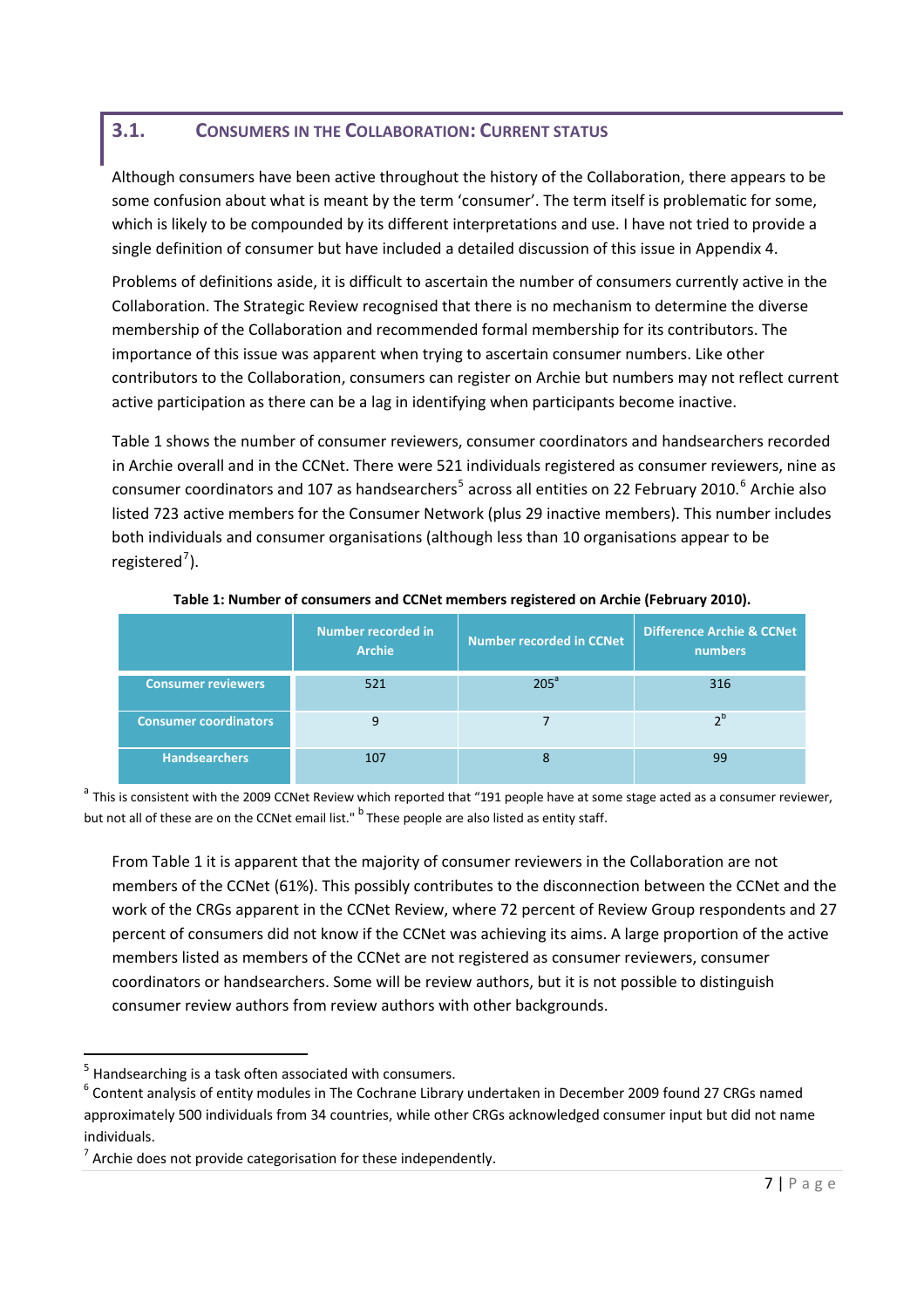<span id="page-7-0"></span>The CCNet email list has over 400 subscribers. It was estimated in the CCNet Review that between 150 and 200 of these are consumers. If correct, subscribers to the email list would comprise less than half of all consumer reviewers recorded in Archie.

There are a number of problems with the available data that make it difficult to assess the level of consumer involvement confidently. However it appears that the majority of consumers involved in the Collaboration are not involved with the CCNet.

## **3.2. CURRENT MODEL OF CONSUMER INVOLVEMENT IN THE COLLABORATION**

## **Complexity of consumer participation**

The increased complexity in the structure and activities of the Collaboration that have developed over the past 17 years is mirrored by increased complexity in the involvement of consumers in the organisation. Several strategies have developed across the Collaboration which may result in duplication and create unintentional barriers to consumer involvement. It is useful to understand the ways that consumers participate in the Collaboration, the different roles they undertake, and the different types of support they need. It will help differentiate the different skills and training needed and through recognition of these differences, the Collaboration can better market consumer involvement. The involvement of a wider range of consumers is likely to increase if what consumers do within the organisation is more accurately described.

## **Roles**

Over the history of the Collaboration, a number of reports have identified different roles for consumers and these are also described in the entity modules on The Cochrane Library. These roles can be summarised into three main areas:

- Involvement in the decision-making processes of the Collaboration (see Section 4)
- Involvement in the choice and preparation of Cochrane Systematic Reviews (see Section 5)
- Involvement in dissemination and promotion of Cochrane Systematic Reviews and evidencebased healthcare (see Section 6).

#### **Types of consumer roles**

A useful way to think about how consumer participation is achieved in these roles is to consider who the consumers are, and the type of consumer input they provide. For example, is the input of the consumers based on their personal experience only, or do they provide a more generalised view or even a representative view? Are they required to provide a broader range of services or functions? Thinking about consumer participation this way, three fundamental groups or types of consumers can be described as participating in the Collaboration. There will be overlap between these groups, as most people rarely all fit into one type. The relationship can be represented pictorially (see Figure 1). The groups are:

- **Consumer volunteers**
- **EXECONSUMER FACILITATION**
- **Consumer organisations partners**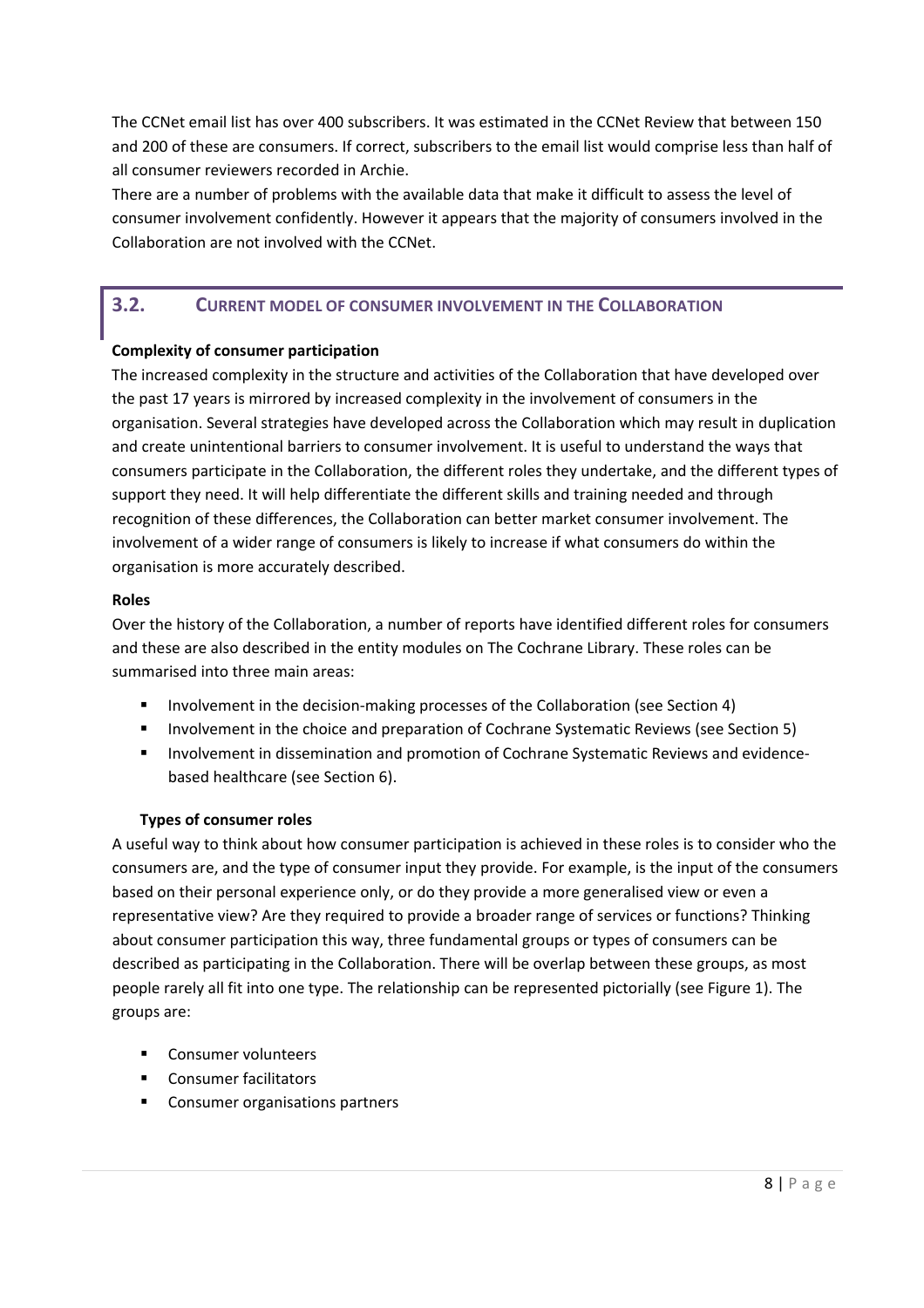

#### **FIGURE 1: Model of consumer groups participating in the Collaboration**

Although the presence of these three groups is evident in the Collaboration, as stated earlier is not really possible to gauge the size of each group at this stage. The size of the groups shown in Figure 1 does not represent an estimate of the actual numbers involved, but rather to show that they are different. The groups can be described in the following way:

**CONSUMER VOLUNTEERS** comprise the group commonly associated with consumer involvement, where their input is primarily based on their experiential knowledge as a health consumer.

Consumer volunteers undertake functions in the Collaboration such as peer reviewing Cochrane titles, protocols, and reviews; and providing personal feedback about priorities, dissemination and how to involve other consumer members.

Consumer volunteers are the primary focus of CCNet, although not all consumer volunteers active in the Collaboration are active in CCNet; some have direct relationships with Review Groups specific to their health experience.

**CONSUMER FACILITATORS** work to promote and support consumer involvement in the Collaboration. They may have a funded role but can also volunteer. They have direct experience as consumers but also facilitate consumer involvement in other ways. This may include actively helping other consumers be involved (some focus on particular groups of consumers, such as non‐English speakers, or consumers with specific health experiences) and by acting as a bridge between consumer volunteers, health professionals and health researchers within the Collaboration.

In some cases this type of positions are held by people who have other roles and not consider themselves consumers. Facilitator positions operate under different guises across the Collaboration, for example consumer editors and consumer coordinators can be seen in this group. This type of consumer role can be funded through Cochrane Review Groups and Cochrane Centres but there are examples of consumer organisations funding positions that include a specific role working with the Collaboration.

**CONSUMER ORGANISATION PARTNERS** are those consumers working as representatives or in liaison roles with consumer organisations.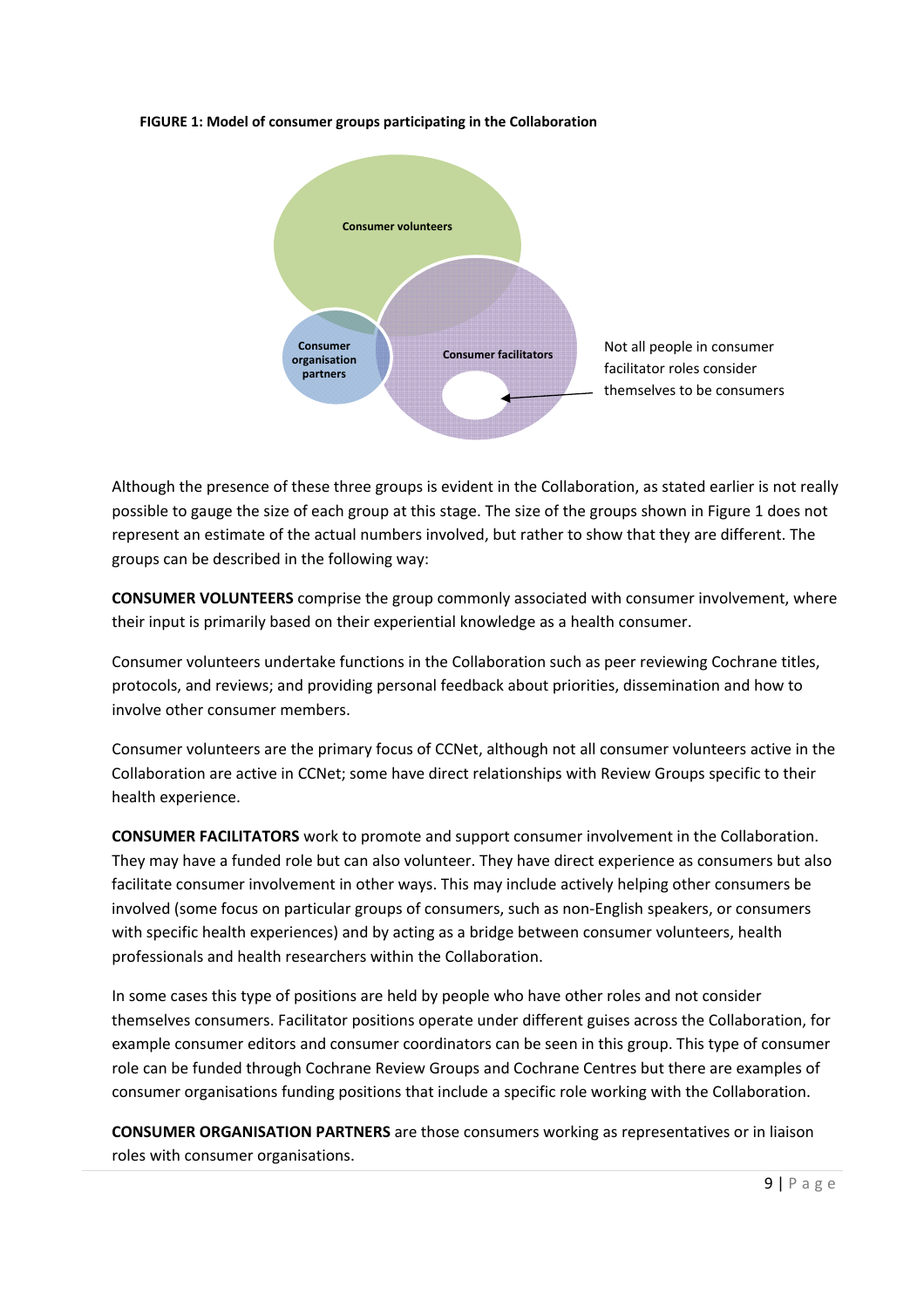<span id="page-9-0"></span>This group undertakes an important function that could be expanded in the Collaboration. Some Cochrane entities (e.g. CRGs and Centres) already work directly with consumer groups that contribute to decision‐making within the CRG (e.g. prioritising reviews, identifying relevant outcomes, etc).

Consumer groups also provide volunteers that help with the preparation of CSRs, though this may be informal. There is also at least one example where a funded position has been established within a consumer organisation to disseminate the findings of CSRs to that membership base.

Eight CRGs and two Cochrane Centres name specific organisations on their module either as board or advisory group members, or in the development of their work.

One example of the complex way in which consumers can work in the Collaboration is provided by the Consumer Panel in the Pregnancy and Childbirth Review Group (PCG) which operated between 1998 and 2007 with three consumer coordinators. Gill Gyte, who had a funded position through PCG, was the Principal Coordinator; Carol Sakala, regional coordinator for North America, incorporated this role into her paid position with the maternity consumer organisation, Childbirth Connections; and Dell Horey, regional coordinator for Australasia, who worked in a voluntary capacity. All three had long‐term connections with maternity consumer organisations in their countries and had postgraduate qualifications, making them familiar with research processes.

The role of the coordinators was to use their local networks to encourage consumer volunteers to provide feedback on PCG protocols and reviews. This feedback was largely based on experiential knowledge and personal values. During the 10‐year period more than 70 consumers provided feedback on over 400 protocols and reviews. The Panel operated on an open basis; as many consumers who were interested in a particular protocol or review could comment. Contact editors were provided with the collated feedback *and* a summary of the key points, prepared by Gill Gyte (or Dell Horey) in much the same way editors collate peer review feedback. Gill ensured that there was feedback on every protocol and review. The work of the Panel was highly regarded by the editorial team and review authors. The panel ceased to function this way when Gill's position lost funding.

## **3.3. ISSUES RAISED BY CURRENT MODEL**

#### **Differences**

This tripartite consumer structure reflects the different types of consumer involvement taking place across the Collaboration, and helps explain why there have been some difficulties transferring successful strategies of participation across entities. Conceptualising consumer involvement in the Collaboration in this way does not necessarily resolve these issues but provides a framework whereby they can be better understood and discussed.

Currently, differences in how these roles are envisaged across the Collaboration are not helped by inconsistencies in the use of some terms, especially for those in a consumer facilitator position, which itself is diverse, or the roles allocated to consumers in different CRGs (for example, some only involve consumers in development of plain language summaries; some do not have a specific policy for consumer involvement; and some have consumer input at every stage of the review development.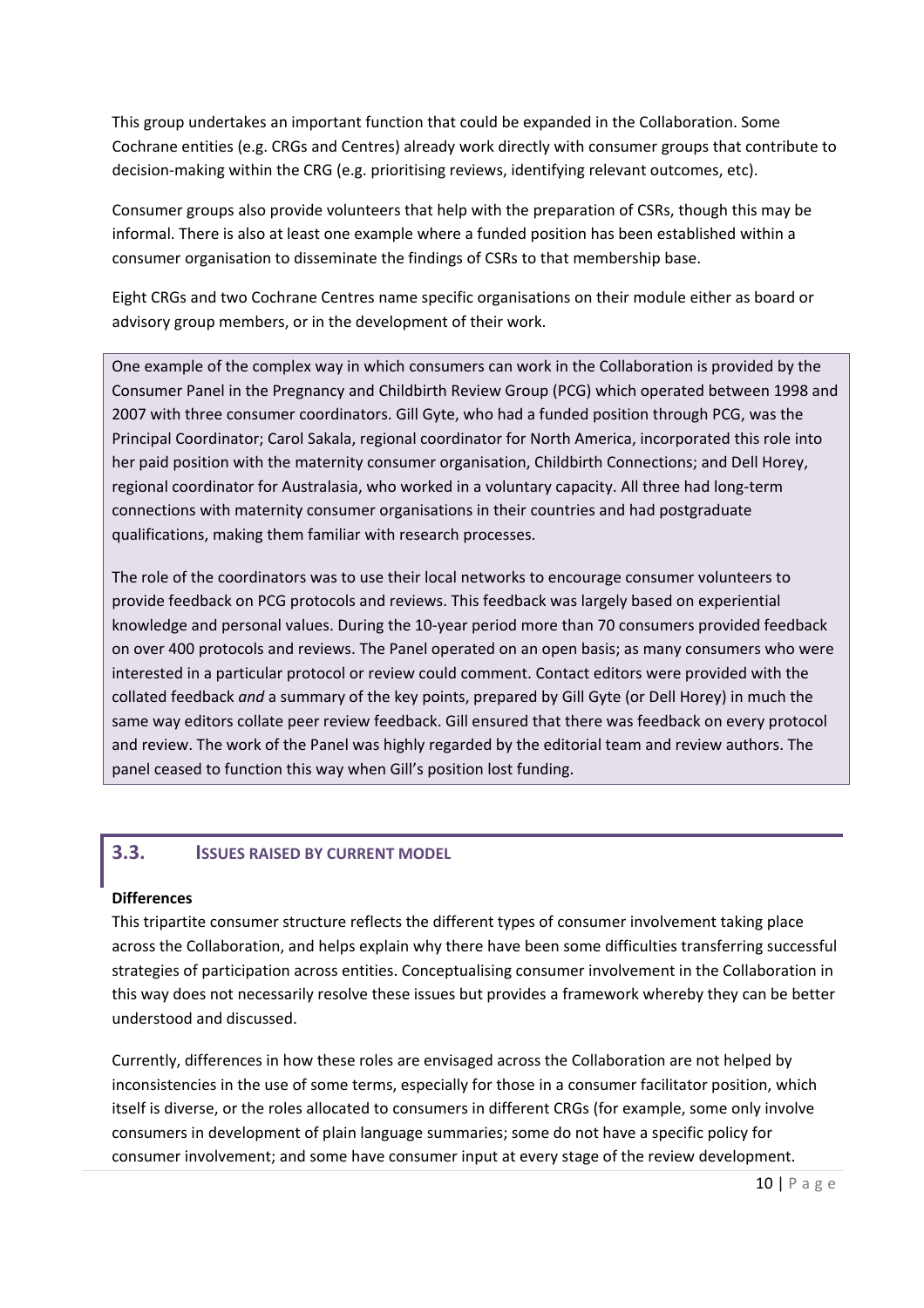## **Information gathering**

Information on current consumer involvement across the entities is routinely collected by the Monitoring and Registration Group, but this information is used only for internal reporting. There appears to be considerable potential for data about consumer involvement gathered by this group to be used more effectively.

Information about useful strategies to involve consumers is currently shared on an ad hoc basis, which means that important lessons are potentially lost and/or there is unnecessary duplication. Without a way to describe the different roles it makes it difficult to argue for ongoing funding for consumer support roles or to examine the different ways the consumer facilitator roles have developed (e.g. consumer mentors, consumer coordinators, consumer editors etc), or how the potential for consumer organisation partners may be implemented across the Collaboration.

## **Needs of different types of consumers**

Opportunities are needed for better collaboration between people in consumer facilitator positions, so that they can share the knowledge gained from their experiences of engaging consumers. Consumer facilitator positions are likely to play an important role in encouraging consumer involvement among culturally and linguistically diverse consumers, including those from low‐income countries and those with low literacy. Similarly, people representing consumer organisations within the Collaboration are likely to have issues to share and would benefit from getting together.

Thinking about the structure of consumer involvement in the Collaboration as consisting of different types of consumers helps to tease out why it is that a relatively low proportion of consumer reviewers have registered with the CCNet. Without institutional support, the CCNet is unlikely to have the personal resources to support the diverse types of consumers active in the Collaboration. Historically the focus of the CCNet has been volunteers (see Figure 2) and its important role in the decision‐making processes of the Collaboration (through its two positions on the Steering Group and associated committees). Volunteers within the Collaboration remain the focus of the CCNet as shown in its submission to the CCSG meeting in Auckland (see Appendix 11).

#### **FIGURE 2: CCNet's relationship with consumer groups participating in the Collaboration**

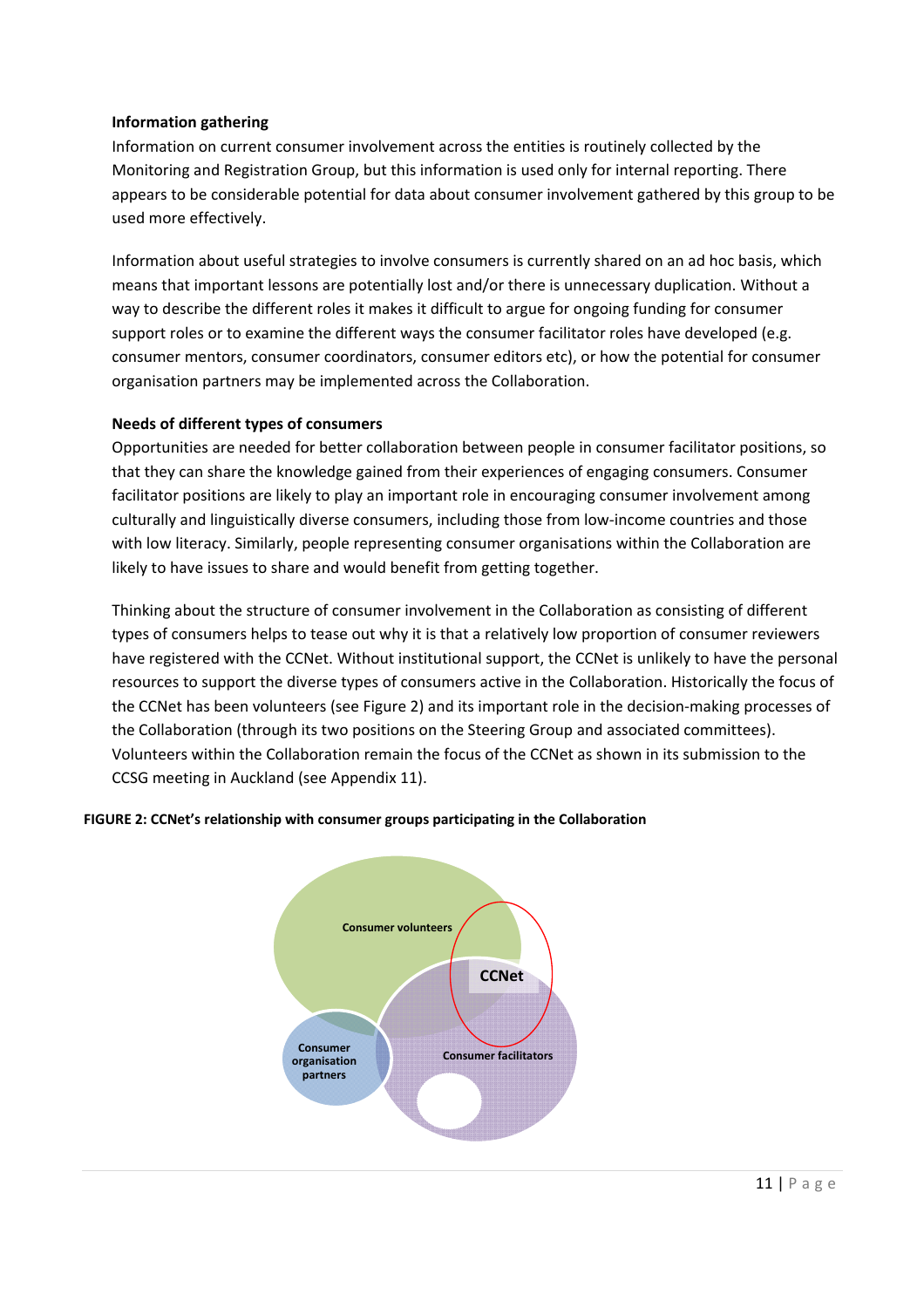<span id="page-11-0"></span>Figure 2 shows CCNet membership and consumer involvement in the Collaboration based on current data in Archie. While a large majority of respondents to the Review Group survey (81%) in the 2009 CCNet Review felt that an umbrella organisation was important, only 56 percent of the consumers surveyed felt that way, but it is not explained why they felt this way. There are concerns about what it is reasonable to expect from volunteers without any of the organisational infrastructure or institutional infrastructure available to other entities (see Appendix 11), or how such an entity might take on additional, and increasingly complex, tasks. For example, the CCNet has no formal mechanism to develop partnership arrangements with consumer organisations, nor has it the necessary resources needed to do so.

If the recognition of "Cochrane consumer organisation partners" is to be encouraged among Cochrane entities, the process may need to be monitored. In particular, there will be a need to avoid conflicted funding and procedures to assess the suitability of consumer organisations may be needed to minimise risk to the Collaboration.

## **3.4. OPTIONS TO SUPPORT SUSTAINABLE CONSUMER INVOLVEMENT**

The Collaboration needs to consider how it might support consumer involvement across all consumer types that operate within it.

There seem to be three options available:

- 1) To continue the current approach including the provision of project funding to the CCNet to support consumer volunteers (see Appendix 11).
- 2) To extend the remit of the CCNet so that it assumes funded support responsibility for all consumers across the Collaboration, including consumer facilitators and consumer organisation partners. In part this is the thrust of a recommendation from the CCNet Review which was to create a dedicated position within CCNet to liaise with and support all consumers involved with the Collaboration.
- 3) To establish a new structural component within the Collaboration to support consumer participation across the Collaboration, including the provision of support to the CCNet. Figure 3 shows how such an administrative unit might relate to all consumer types in the Collaboration. In some way this extends the recommendation of administrative support to the CCNet included in the 2009 CCNet Review.

The tasks needed to ensure sustainable consumer involvement in the work of the Collaboration include: Oversight of consumer involvement across the Collaboration including the receipt of annual reports from the Monitoring and Registration Group and other relevant bodies

- Development of a database detailing how each entity in the Collaboration involves consumers which can be used to inform newcomers wanting to get involved and to investigate effective consumer involvement (this is similar to the proposal in the CCNet submission to the CCSG Auckland meeting, see Appendix 11)
- Function as a clearinghouse for resource materials for consumers across the Collaboration (in conjunction with CCNet) to minimise duplication
- Establishment of guidelines for the development of Cochrane Consumer Organisation Partners and where necessary undertake assessments of such organisations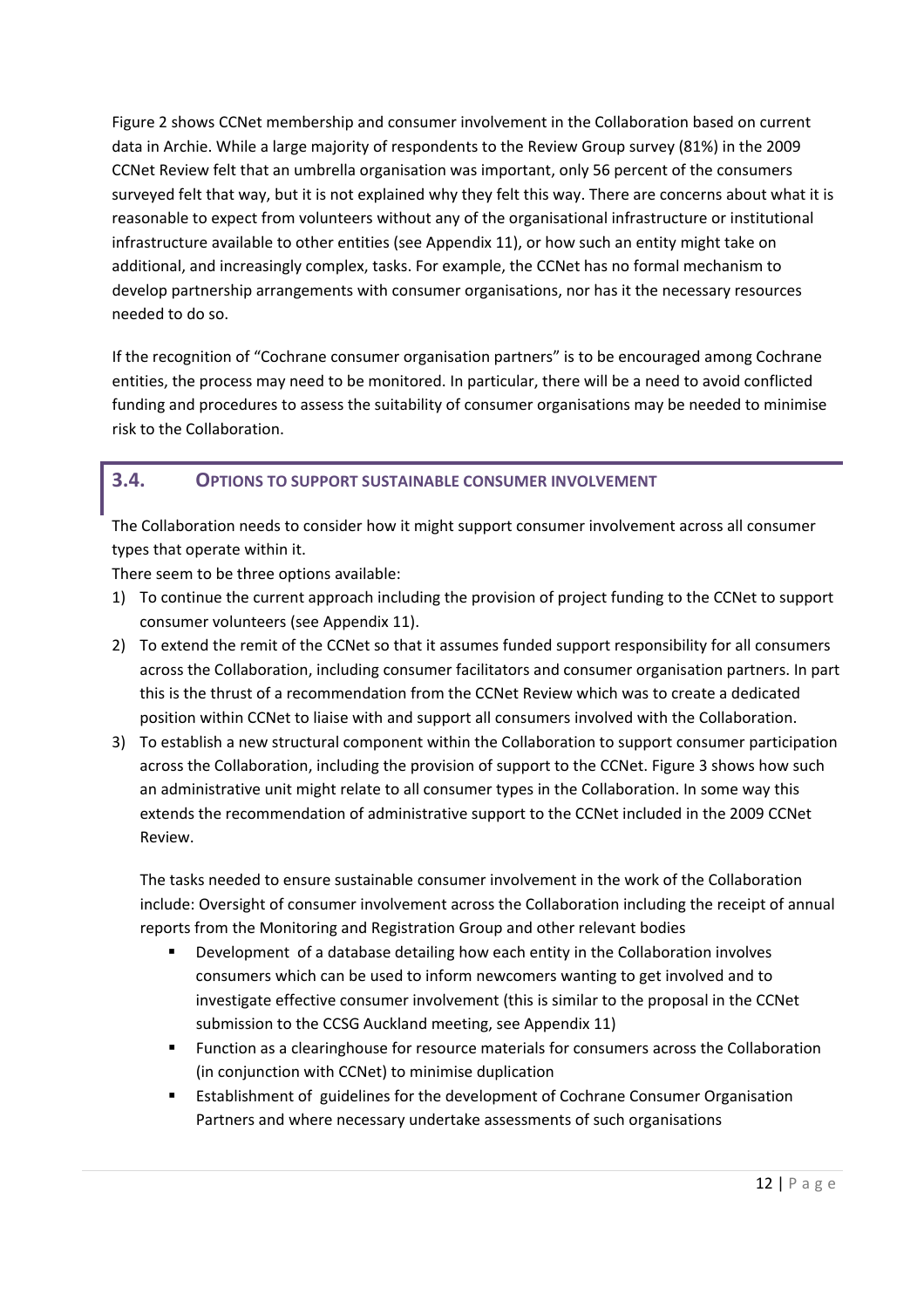- Work with Cochrane Centres to develop regional links for consumers, particularly in non-English speaking and low‐income countries
- Assistance in the formation and operation of a network of consumer facilitators across the Collaboration.
- Development of person specifications for consumers participating in the Collaboration in conjunction with the CCNet (representing consumer volunteers) and consumers facilitators and organisation partners to ensure that the expectations about such involvement is clear and transparent (see Appendix 5 for an example).

#### **FIGURE 3: Model for sustainable consumer involvement in the Cochrane Collaboration**

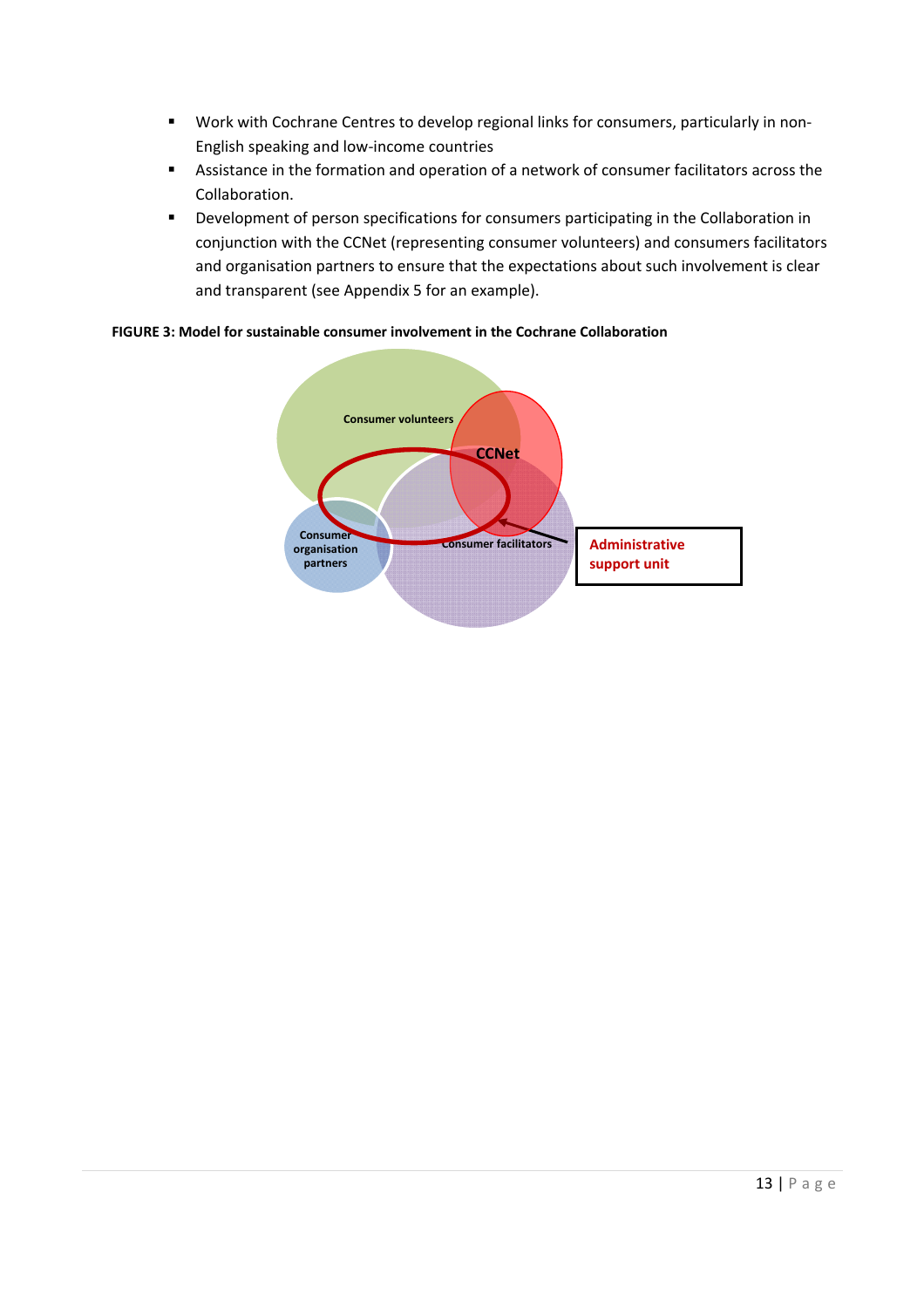## <span id="page-13-0"></span>**4. CONSUMER INVOLVEMENT IN DECISION‐MAKING IN THE COLLABORATION**

## **Context**

Consumers have been members of the Collaboration Steering Group (CCSG) since its beginning. Nine people from the Consumer Network in total have been on the CCSG since 1995, including three from low‐income countries ( see Appendix 6). Consumer members from the Consumer Network also have had continuing roles in the advisory groups associated with the CCSG. Consumers on the CCSG operate as either consumer volunteers, consumer facilitators or as both. While these people may be members of consumer organisations, like other CCSG members they are elected to represent their constituent base in the Collaboration and are not representatives of such organisations on the CCSG.

## **Leadership**

The Strategic Review linked leadership, accountability and decision‐making and reported that the "majority of respondents argued for greater accountability of the entities and leadership" although there were concerns that the current monitoring system was unable to effect change and that the voluntary nature of much of the work limited accountability and the impact of performance appraisals to effect improvements. These issues are also important for consumer leadership in the Collaboration.

## **Transparency**

Transparency is an important aspect of accountability in decision‐making and it is especially important for newcomers, unfamiliar with swarm organisations, to know how decisions are made and how they can contribute to them. Many Cochrane entities do not describe the role for consumers in their decision‐making processes, nor is it clear how consumer organisations can be involved in the Collaboration.

#### **Training**

The Strategic Review of the Collaboration also recommended review of the membership, competencies, induction and ongoing training of the Collaboration Steering Group. This latter point, in terms of the need for training in consumer participation as a requirement for CCSG induction, was raised by consumer members of the Consumer Involvement Advisory Group, in the preparation of this paper. There was concern that non‐ consumer members of the CCSG do not value the contribution of consumers in the Collaboration and without the support of leadership this will be continue to be demonstrated throughout the organisation.

Consumer facilitators are likely to have the broadest consumer perspectives, and may be the type of people who would consider standing for the CCSG or be included in the editorial teams at CRG level. The skill development of this group needs to be considered (refer back to Section 3).

## **Cultural diversity**

The recent report of a workshop at the 2009 Colloquium identified that lack of strong English skills often precludes participation of such people in the Collaboration. The CCNet has been successful in encouraging people whose first language isn't English into decision‐making roles, but more support is needed in terms of resources, effective communication strategies and training to get the most from this involvement. For example, there were no strategies in place to assist people without first language English to facilitate on the CIAG teleconferences. Some procedures were implemented, such as the list of CIAG members (see Appendix 3) and clear, detailed agendas to overcome issues related to the large number of participants and the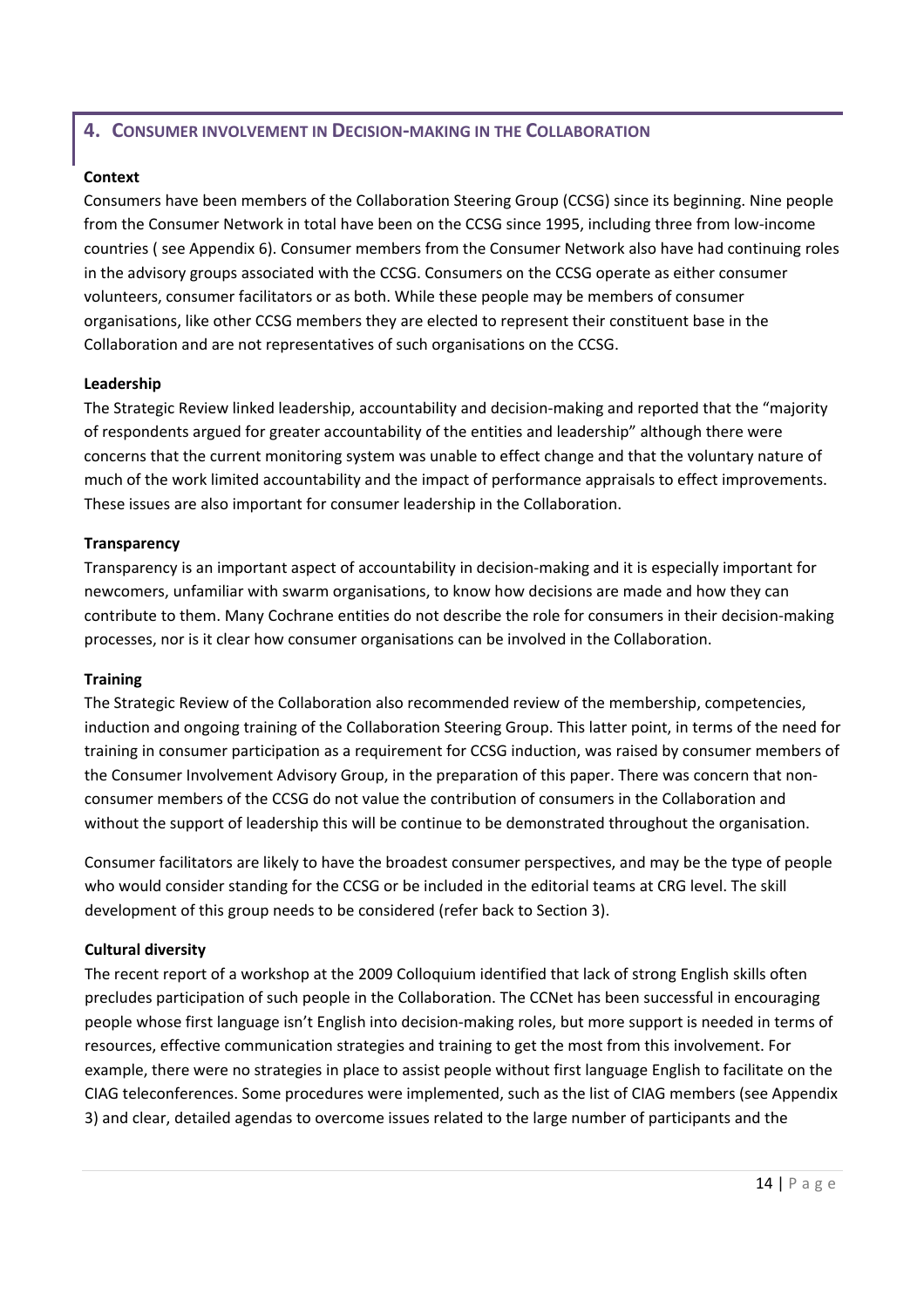<span id="page-14-0"></span>involvement of people without English as their first language. Also follow up by phone, email discussion to allow people time to read and reply

## **Access**

Consumers involved in the Collaboration through CRGs but who are not in the CCNet will only have the CRG at large position available to them on the CCSG, which is unlikely to be seen as relevant to consumers by other voters in that category. This means that these consumers would not currently be offered the opportunity to vote for the consumer positions.

## **4.1. OPTIONS TO SUPPORT SUSTAINABLE CONSUMER INVOLVEMENT IN DECISION‐MAKING**

To support sustainable consumer involvement in decision-making in the Collaboration, the organisation could develop a policy on consumer involvement that clearly outlines the principles of the organisation's approach, opportunities for involvement, and the support available to consumers, including their role in decision‐making.

All newcomers to the Collaboration would be helped if all Cochrane entities clearly described their governance structures including any role that consumers may have.

People from non-English speaking backgrounds, including consumers, could participate in the decisionmaking of the Collaboration if appropriate guidelines and support mechanisms were developed.

## **Steering Group**

Effective consumer involvement in the main decision-making body of the Collaboration, the Steering Group would be enhanced by:

- Training for all CCSG members on the role of consumer involvement in the organisation.
- Role descriptions for consumer members on the CCSG that include the specific skills required and expectations of the role. These could be developed by past and current consumer members of the CCSG.

Similar strategies are likely to benefit other decision‐making bodies throughout the Collaboration.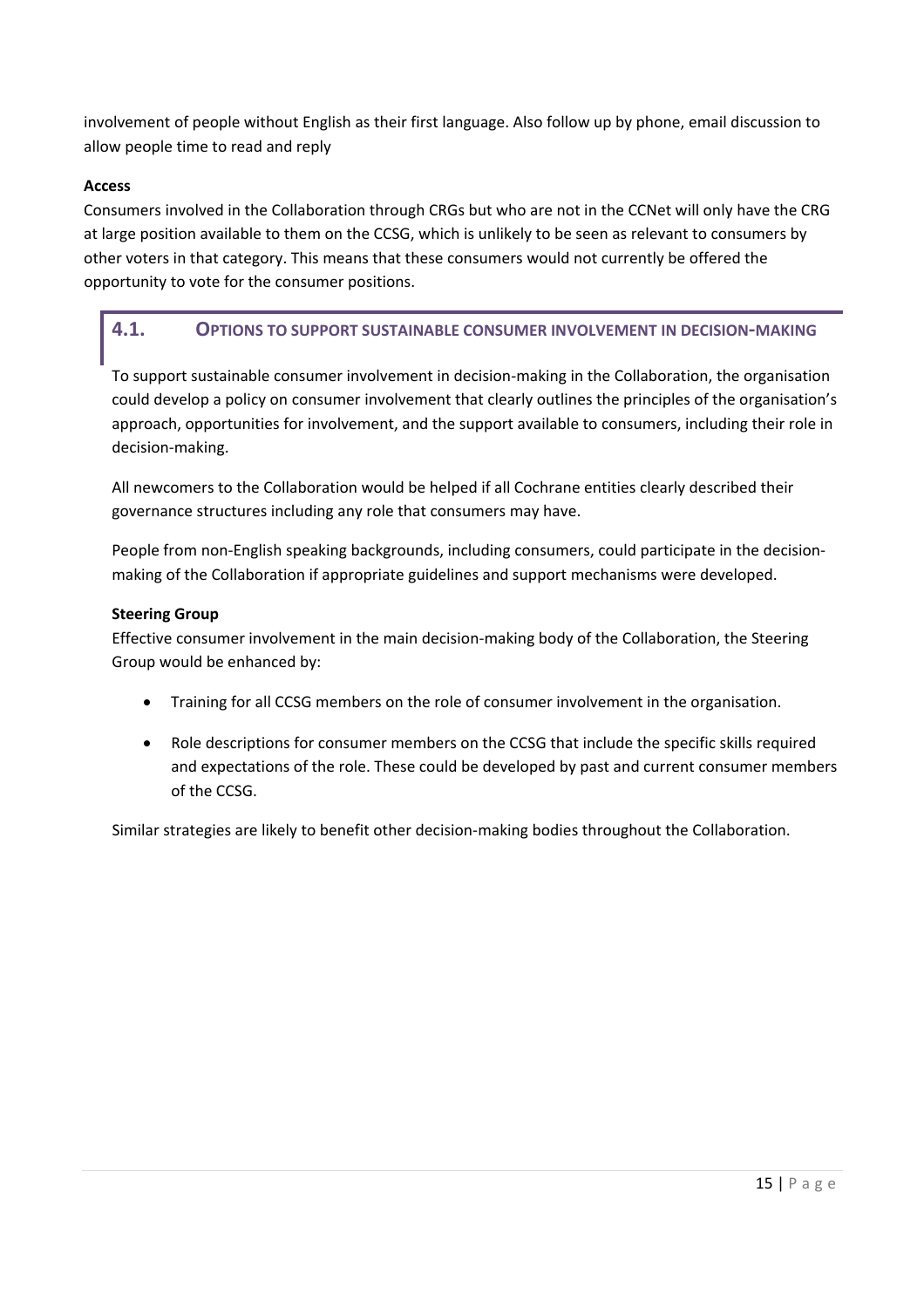## <span id="page-15-0"></span>**5. CONSUMER INVOLVEMENT IN THE CHOICE AND PREPARATION OF SYSTEMATIC REVIEWS**

## **Context**

Involving consumers in the preparation of reviews is considered one of the main features of Cochrane reviews and the most commonly shared goal between consumers and other Collaboration contributors. Almost all review groups involve consumers in the preparation of their reviews or protocols. Consumers comprised two percent of Cochrane authors in the recent Collaboration‐wide survey (Gillies 2009) in which no particular issues relating to consumers were raised.

The most recent report of the Monitoring and Registration Group found almost one third of CRGs always involve consumers (31%), the same proportion mostly involve them (31%), a smaller number involve consumers only sometimes (27%) and a minority never involve them (10%); the latter equate to five review groups.<sup>[8](#page-15-0)</sup>

Similarly, content analysis of the entity modules found five review groups without a consumer involvement policy, and most were largely under‐developed. The modules of about half of the review groups included requests for consumers to contact them if they wanted to become involved; about one quarter acknowledged the Consumer Network in their policy and a similar proportion were either involved with, or sought involvement from consumers associated with consumer organisations, which suggests that some review groups want consumer input that is broader than an individual's experiential knowledge.

## **Goals of consumer involvement**

The CCNet Review found the vast majority of review groups wanted consumer involvement to improve the quality or accessibility of reviews and plain language summaries: however a significant minority of review groups (30%) were not sure they are gaining these benefits. Among the consumers surveyed, there was also uncertainty about whether their aims of involvement were being met, but as it is not clear whether this applied to the specific aim of helping make health information more relevant and accessible to consumers.

Not surprisingly, the CCNet Review found three common tasks between the review groups and consumers: commenting on reviews (94% of CRGs and 45% of consumers); commenting on protocols (53% and 52%); commenting on plain language summaries (51% and 29%). It is not clear why there is such as significant difference between the views of review groups and consumers in relation to commenting on reviews and plain language summaries, but it may because a high proportion of consumer reviewers are not associated with the CCNet and this may have affected the survey population.

Appendix 7 summarises the findings in relation to potential benefits and harms to consumers and researchers identified in a recent literature review undertaken for INVOLVE UK on the impact of public involvement on NHS, public health and social care research. Although the literature review does not specifically address the impact of consumer involvement on systematic reviews, it does provide one case study that shows how a systematic review of the literature on HIV health promotion was reframed to a more

<sup>&</sup>lt;sup>8</sup> Monitoring and Registration Group report to the CCSG in October 2009. The report raised concerns about "possible damage to the image of The Cochrane Collaboration Steering" because 5 CRGs reported that they never have consumer involvement in their work.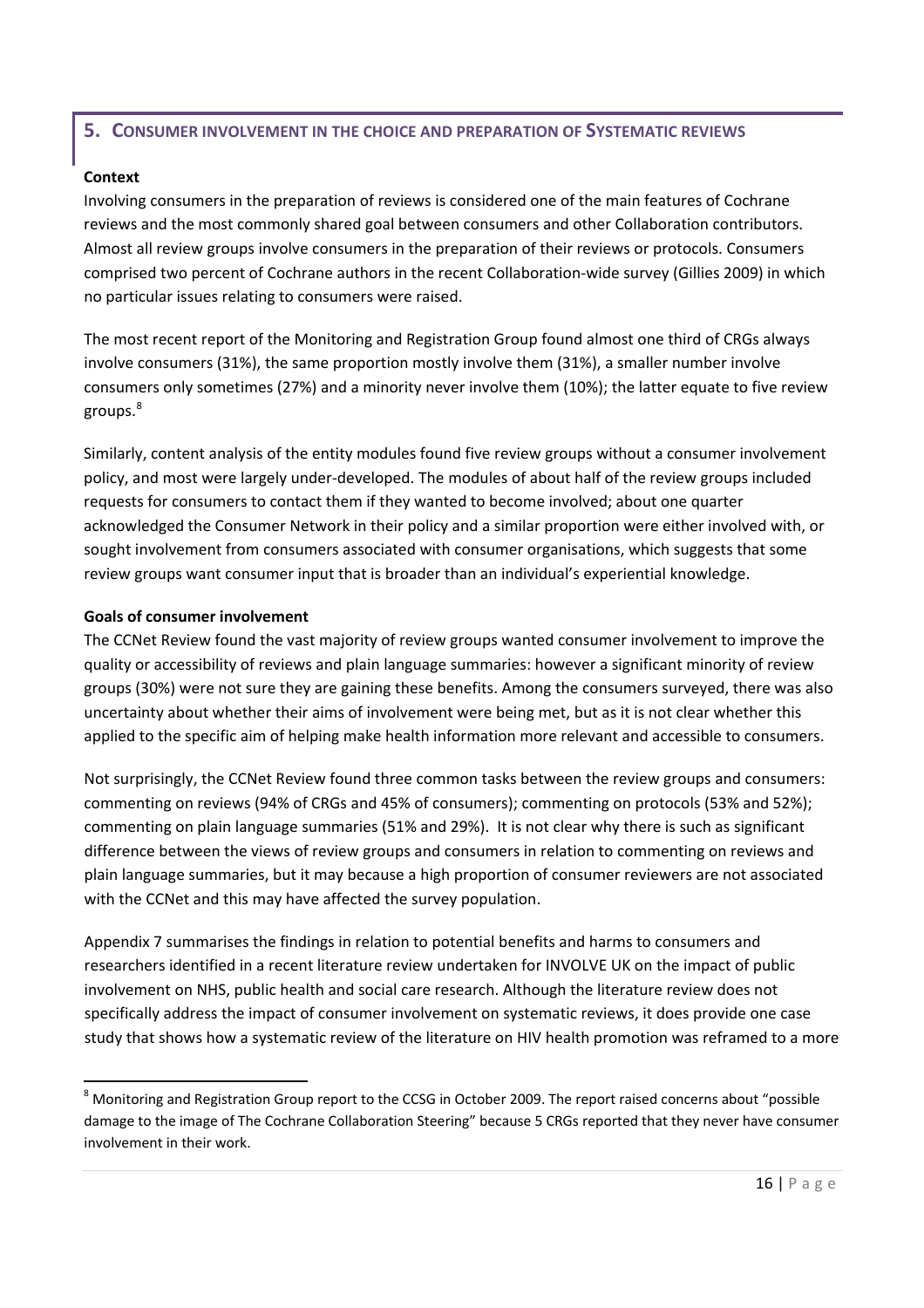<span id="page-16-0"></span>acceptable message for end-users.<sup>[9](#page-16-0)</sup> Like many adverse outcomes, the potential for negative impact from consumer involvement are less commonly reported and are often overlooked but it is important that efforts are made to minimise them. The review identified four such impacts: being emotionally burdened; being overloaded with work; being exposed through the media; and being frustrated at the limitations involvement.

## **Roles and tasks for consumers**

The entity modules indentified a number of potential roles and tasks for consumers related to review development. There were three roles identified: consumer reviewer (18 CRGs), review author (14), and consumer coordinator (2). General tasks included: helping to identify questions or topics (11), handsearching journals (10), supporting the involvement of other consumers (by finding consumers or consulting in the community around specific issues [5]) and helping to prioritise reviews (2). Activities related to specific reviews included: helping with plain language summaries (15); interpreting for common usage (and to other languages [9]); identifying appropriate outcomes (5); advising on applicability (5); reading abstracts (1); and, for one review group, helping to address potential conflict of interest by participating in the editorial group when a review group editor is also the author of a review. These roles and tasks vary across review groups.

## **5.1. APPROACHES TO CONSUMER INVOLVEMENT IN THE PREPARATION OF CSRS**

Review groups also use different approaches to gather consumer feedback for review authors. The most common of these are summarised in Figure 4.



#### **FIGURE 4: Approaches to providing review authors with consumer feedback**

#### **Internal review team**

A small number of review groups encourage consumer input as an *internal review team process*, in addition to other consumer review processes. While 14 review groups suggest that consumers have roles as review authors, it is actively encouraged by two groups, and another two groups encourage review author teams to seek consumer input while planning and working on their review.

<sup>&</sup>lt;sup>9</sup> See Case Study 6 p32 Staley K (2009) [http://www.invo.org.uk/All\\_Publications.asp](http://www.invo.org.uk/All_Publications.asp)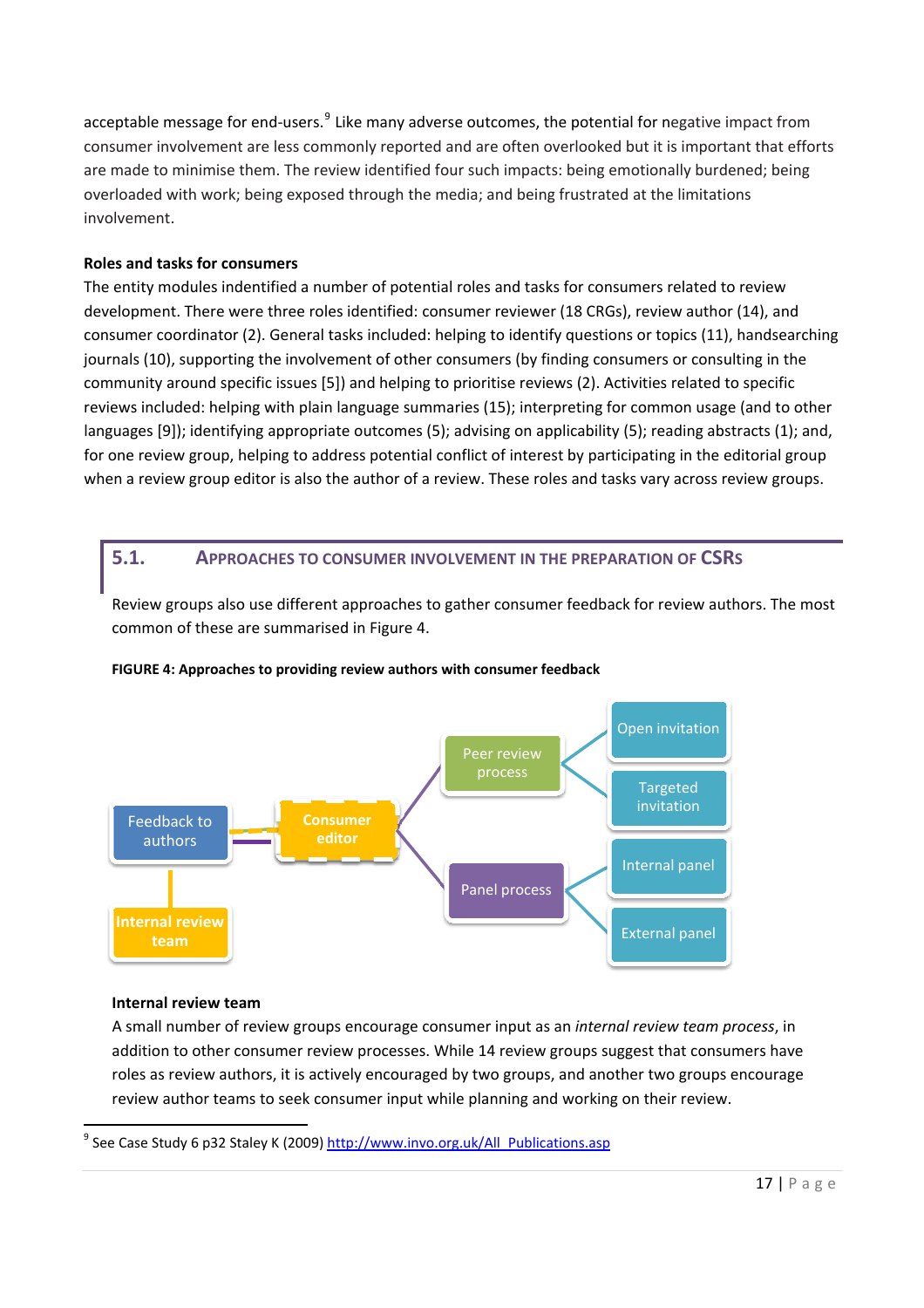#### **Peer review process**

There appear to be two styles of consumer review processes used across the Collaboration. The first follows a similar pattern to other *peer review processes* with one or two consumers providing feedback. However, two different methods are used to select the consumer peer reviewer who does this. One way uses an *open invitation method* by making use of the CCNet's email list while the other uses *targeted invitations* to selected individuals, who are usually connected to relevant consumer organisations (this seems to be the least common approach in the Collaboration). Peer review processes may be more suitable for people able to take on a consumer facilitator role, as they are able to reflect on issues beyond their personal experiences.

#### **Panel process**

The second style of consumer review makes use of a *panel process*, whereby an already established panel is asked to comment on the protocol or review. These can be groups with strong consumer advocacy populations outside the Collaboration ‐ such as breast cancer and HIV/AIDs or can be groups with a specific chronic illness which tend to be not common, or which may have some type of stigma attached such as tobacco addiction, sexually transmitted diseases, colorectal cancer etc. Panels can be *internal*, where all members are active within the Collaboration, and can be quite small – some are comprised of only one person but more often they have 6 or more people, and operate as a list upon which the Managing Editor can call. (In this, they are similar to the targeted peer review process above but the selection is an internal one). Panel members usually have a particular health experience or interest in the topic of the review group. Single‐person panels can provide feedback on all reviews and/or protocols. External panels make use of networks outside the Collaboration, just like the Pregnancy and Childbirth Group Consumer Panel described earlier or community consultation activities. A panel process differs from a peer-review process in that the panel is associated with the review group, where the peer review process uses consumers who may be external to the review group. A panel process may also elicit a greater number of consumer responses, depending on the size of the panel and these may need to be summarised to be useful to review authors. This process may be more relevant for consumer volunteers so that the feedback to authors is more diverse.

Review groups can use a mix of these strategies, such as an open invitation peer review process through the CCNet if there is no one available on the internal peer review panel.

#### **Consumer editors**

Some groups use a consumer editor, although it is not clear that this role is the same across the Collaboration. Eight review groups refer to consumer editors in their module on The Cochrane Library with two others mentioning them in historical terms. Some have one consumer editor while others have up to three. There is considerable variability in the work of a consumer editor when it is described. For example, in the Musculoskeletal review group, the consumer editor (along with the biostatistician) reviews all protocols and reviews prior to submission to The Cochrane Library. In the HIV/AIDS CRG the role of the two consumer editors is to "to represent consumers internationally, offer guidance on prioritisation of reviews, and referee all abstracts". The Renal Group appoints a consumer editor and two external editors when one of their editors is an author of a review to address potential conflict of interest issues. And the Dementia and Cognitive Improvement CRG appears to use the term consumer editor in a different way again; a list of consumer editors is kept by the group in case a review author is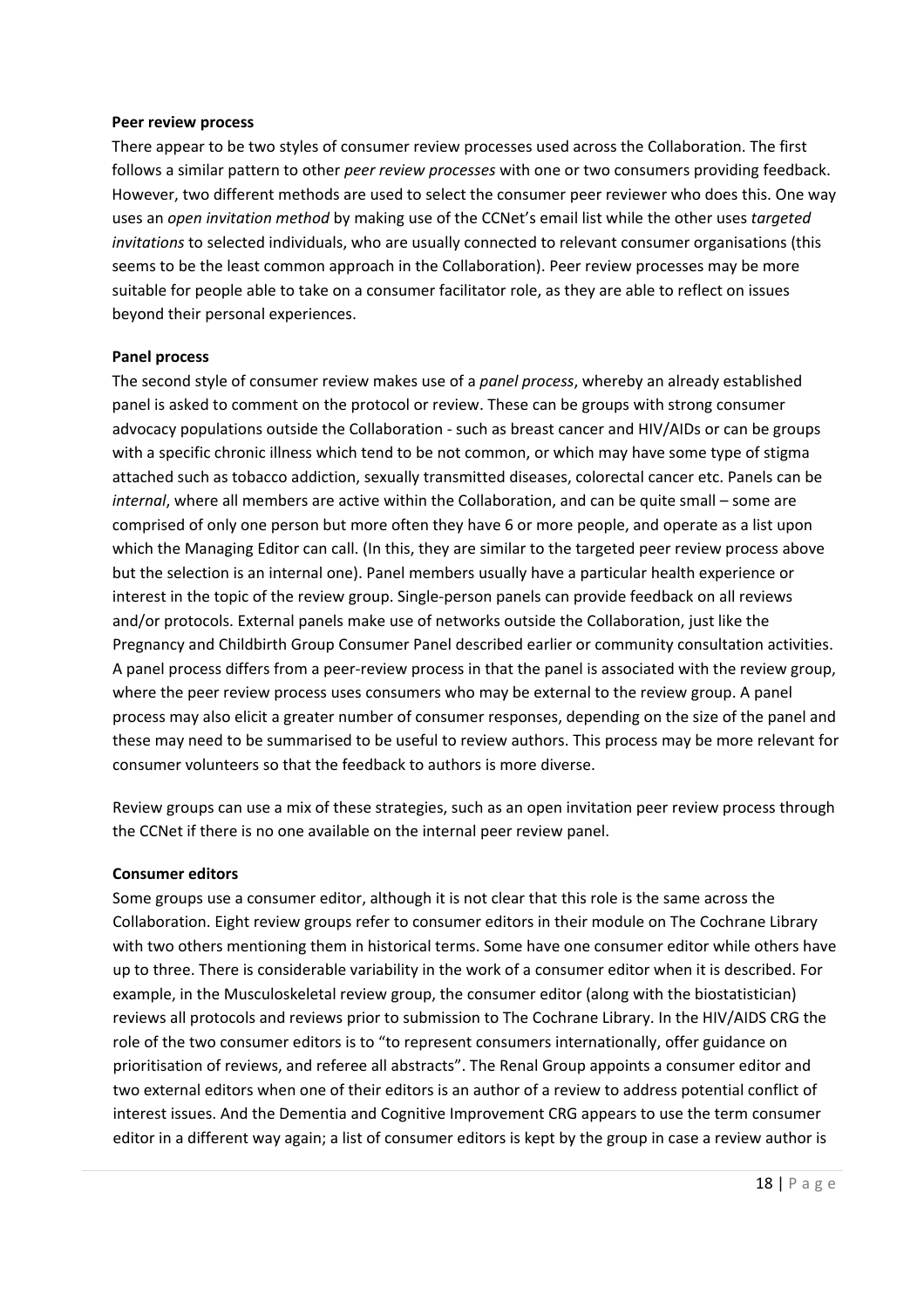<span id="page-18-0"></span>"unable to find" one. The group acknowledges 89 previous consumer editors who have contributed to protocols and reviews. This appears to be another type of internal review team process.

## **5.2. ISSUES RAISED BY CONSUMER INVOLVEMENT IN THE CHOICE & PREPARATION OF CSRS**

## **Perceptions of consumer involvement**

There are different perceptions of what is meant by consumer involvement. The most common notion is that consumer involvement is direct consumer input into an individual review or protocol, or in some CRGs, plain language summaries, in much the same way that peer referees operate. However, relatively few consumers will have the skills or interest in such tasks. In interviews with MEs in the CCNet Review there was concern that the complexity of the task could overwhelm some people, one review group said "We make it sound simple but I don't think it is all that simple to look at a review and comment sensibly *on it, so it doesn't surprise me that consumers are few and far between."*

Interviews with staff from review groups in the CCNet Review were also clear that having the experience of a disease or condition was not sufficient to contribute effectively to the review process. Consumers need to understand the purpose of a Cochrane Systematic Review and how it is produced. They also need to be prepared to be critical, without being offensive.

Training is an obvious response and should be encouraged but relatively few consumers want, or are able, to participate in this way particularly those who are disadvantaged. The Collaboration may need to consider how it can extend its understanding of consumer involvement to be more inclusive and less demanding on individuals. With the current ratio of consumers to review authors of 1:40 to 50, this will become increasingly necessary if the Collaboration wants to maintain consumer involvement in its work.

A useful starting place is to recognise that consumer involvement has many levels, and consumers can contribute to the development of systematic reviews in many ways, from taking on a role as a lead author, to indirect contributions. The Cochrane review on consumer involvement found "*moderate quality evidence from two trials that involving consumers in the development of patient information material results in material that is more relevant, readable and understandable, without affecting anxiety. This 'consumer‐informed' material can also improve knowledge.*"[10](#page-18-0) In the included trials consumers did not write the patient information material, rather they gave feedback on it terms of their understanding of what it meant to them, and what they felt was missing.

As there is no central resource to identify indirect examples of consumer input, I need to refer to my own experience where I have analysed the collated feedback from consumers over a topic area,

<sup>&</sup>lt;sup>10</sup> Nilsen ES, Myrhaug HT, Johansen M, Oliver S, Oxman AD. Methods of consumer involvement in developing healthcare policy and research, clinical practice guidelines and patient information material. *Cochrane Database of Systematic Reviews* 2006, Issue 3. Art. No.: CD004563. DOI: 10.1002/14651858.CD004563.pub2.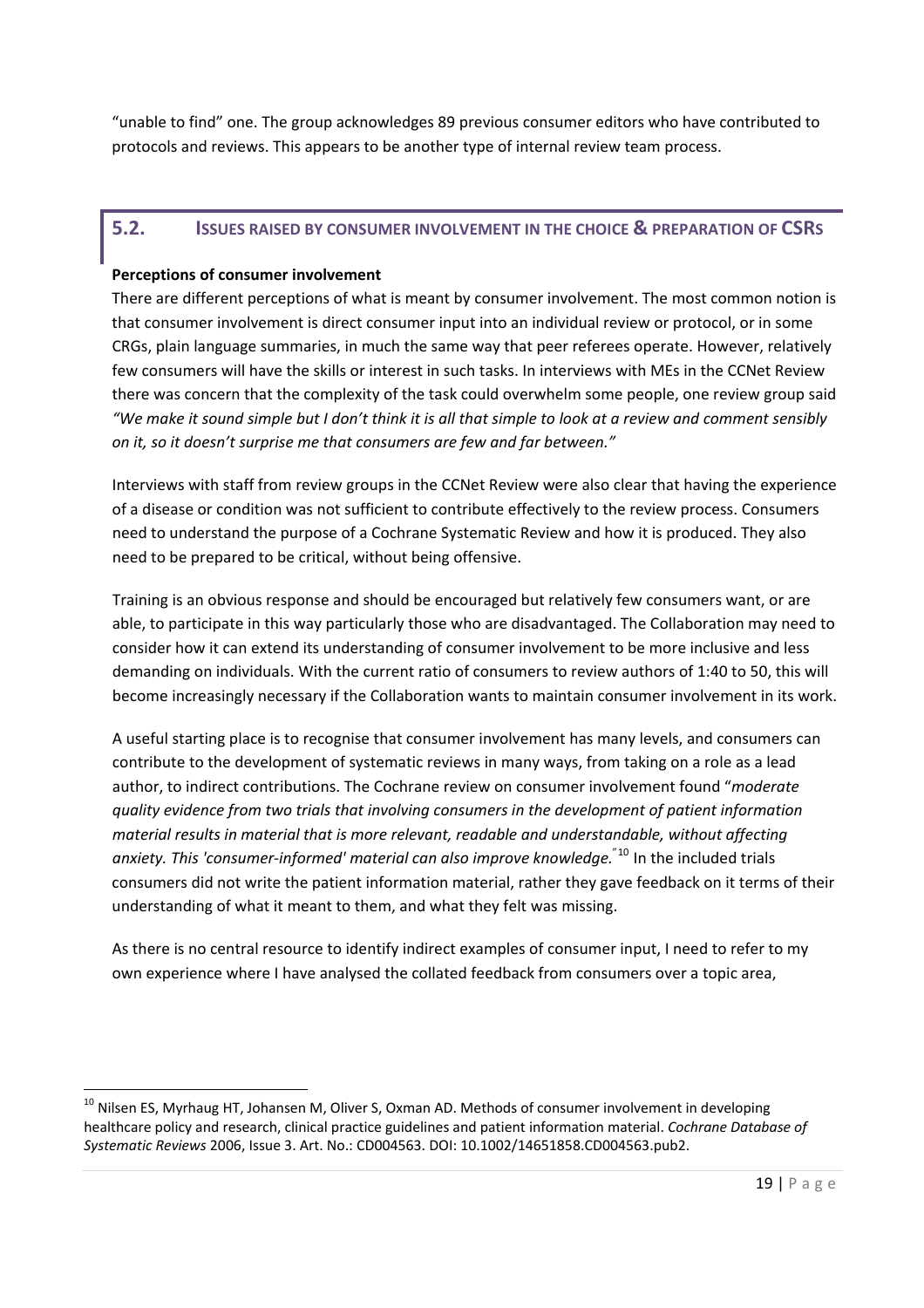<span id="page-19-0"></span>identified common themes from which we were able to produce advice to review authors about the sorts of things important to consumers related to that topic.<sup>[11](#page-19-0)</sup>

It is clear that such initiatives are not shared between review groups. In preparation of this paper one review group told me *"Recently one of our consumers told us he was making near identical remarks for* two separate PLSs. This made it seem like we don't listen to him, but actually we only pass on comments *specific to each author. We hope to include some general guidelines for review authors in the above mentioned guide."* It is likely that similar guidelines for authors have been developed in other review groups.

In terms of the quality of consumer feedback the CCNet Review found that just over half of the Review Group respondents felt they were gaining the benefits they wanted from consumer involvement; 14 (30%) were not sure.

Managing Editors using the CCNet email list were generally very positive about the quality of the feedback and the range of consumers contributing to their reviews using this mechanism to contact consumers. However, a number of potential problems, particularly relating to confidentiality were raised that need to be addressed (see Appendix 7).

## **Variation in practices**

There seems to be considerable need to improve consumer involvement in the preparation of CSRs across the Collaboration if the organisation wishes to retain this aspect of its history as one of its strengths. In particular it should be noted that more than a third of all review groups only sometimes or never involve consumers in their work.

At the same time there are multiple models of consumer involvement across the Collaboration, some reflecting the different contexts of review group topics. A lack of appropriate conceptual frameworks to describe consumer participation and its processes within the Collaboration contributes to problems that have developed, such as the inconsistent use of terms and approaches to participation. These differences create variable expectations and processes for consumer involvement across the Collaboration, which can be difficult for consumers whose interests may cross review groups. Some review groups involve consumers in all stages of a review production, whereas others only want consumers to comment on their plain language summaries. These variations in practices can be confusing for consumers, particularly for those who are newcomers to the organisation or those whose first language is not English.

The choice of the processes used by review groups is dependent on a range of factors including, the prevalence of the topic of interest and its importance to consumers, the availability of resources to review groups and knowledge of alternative approaches that can be used.

Review groups also have different practices in terms of acknowledging consumer input in a review. The CCNet Review found that 13 review groups sometimes acknowledge consumers, whereas three never do. Consumers generally want feedback on their contributions, but workloads within review groups

 $^{11}$  Horey D., Gyte G., Sakala C. & Henderson S (2004) [P058] What do you mean? Collated consumer feedback on Cochrane reviews and protocols on topics in pregnancy See http://www.imbi.uni‐ freiburg.de/OJS/cca/index.php/cca/article/view/2670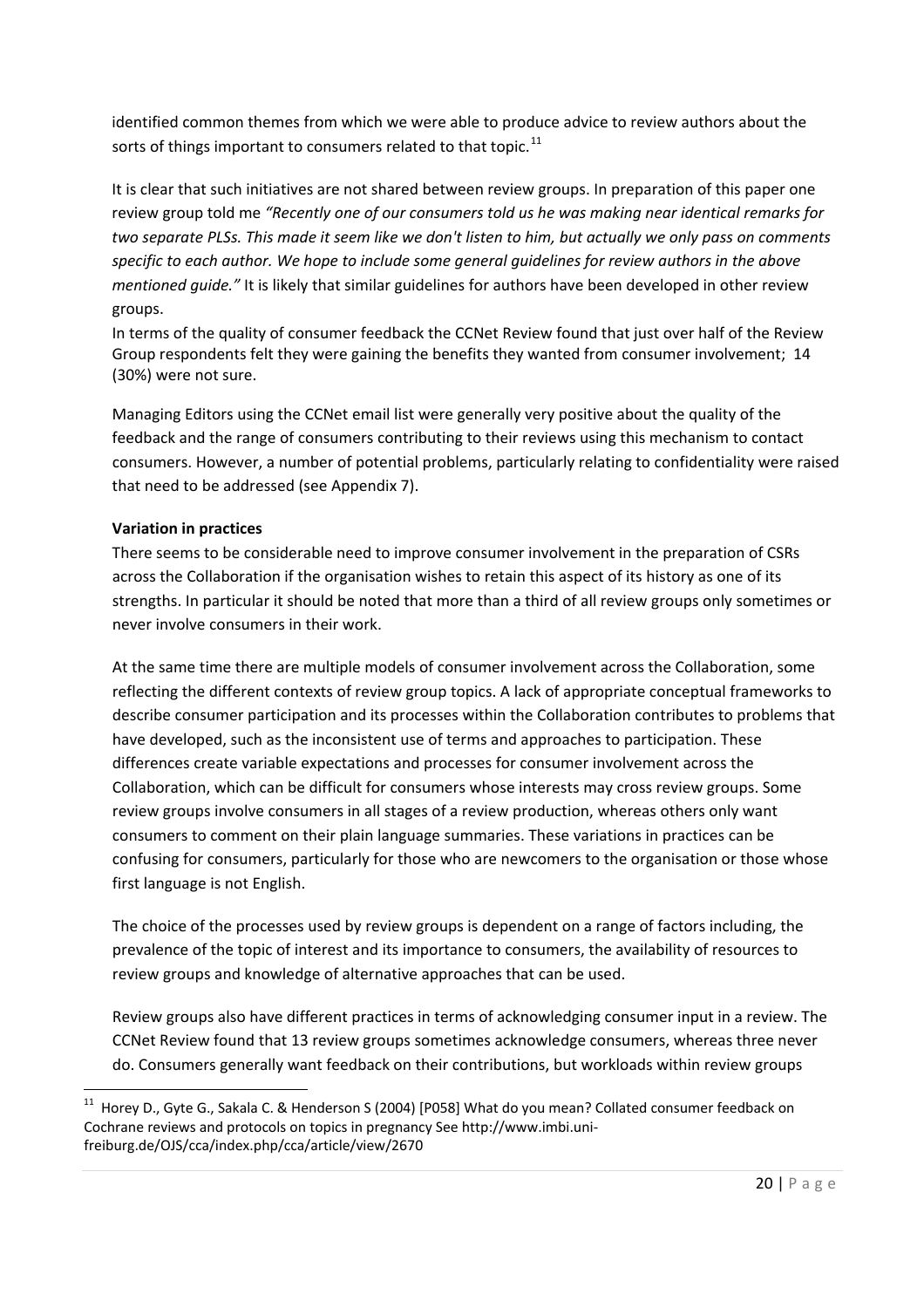<span id="page-20-0"></span>prevent most review groups taking on this additional task. However, it has been suggested that when this does happen it appears to help consumers understand more about the review process and what was expected of them. Before any action is taken to implement such a strategy it should be evaluated to determine its benefits, if any, or to find acceptable alternatives.

#### **Resources**

At least six review groups have developed specific guidelines and/or checklists to help consumers reviewing protocols and reviews, suggesting that there has been considerable duplication across the Collaboration. However, there is still no guidance on consumer participation in the Cochrane handbook.

## **Consumer orientated reviews**

Many people have ideas about what is meant by consumer‐orientated reviews. They can be about the questions that reviews ask, in terms of the specific topic or how it is framed. Some people think consumer‐orientated reviews are about the types of outcomes chosen or the comparisons used. For others consumer‐orientated reviews are more about the type of products that reviews generate or how the information is presented. There appears to be no shared understanding across the Collaboration about what is meant by consumer‐orientated reviews.

## **Funding**

Financial support to enable consumer involvement has occurred at two levels in the Collaboration; support for system-wide consumer involvement through funding to the CCNet; and support for specific CRG consumer involvement.

The Consumer Network was initially funded through the Australian Cochrane Centre and provided with office space. When this support ended, the then convenor of the Consumer Network gained external funding to produce a website containing consumer friendly evidence summaries based on Cochrane reviews. This initiative folded when the convenor resigned and her skill‐set was lost. Since then the CCNet, as it now known, has relied on project funding from government departments and internal Collaboration projects (see Appendix 11).

Some review groups have used funding to employ people in consumer facilitator roles, almost always on a part-time basis. Not all people in these roles identify as consumers themselves and in some groups this role is undertaken on a voluntary capacity. The earlier example from the Pregnancy and Childbirth Review Group shows that a funded position can embed consumer input into editorial processes and ensures input into all protocols and reviews.

## **5.3. OPTIONS FOR SUSTAINABLE CONSUMER INVOLVEMENT IN CHOICE & PREPARATION OF CSRS**

Sustainable consumer involvement in the production of Cochrane reviews across the Collaboration is likely to require commitment from its leadership that demonstrates the value placed on such involvement.

The Collaboration will need to consider whether it continues to provide financial support to consumer involvement in review preparation on an ad hoc basis through review groups and other entities and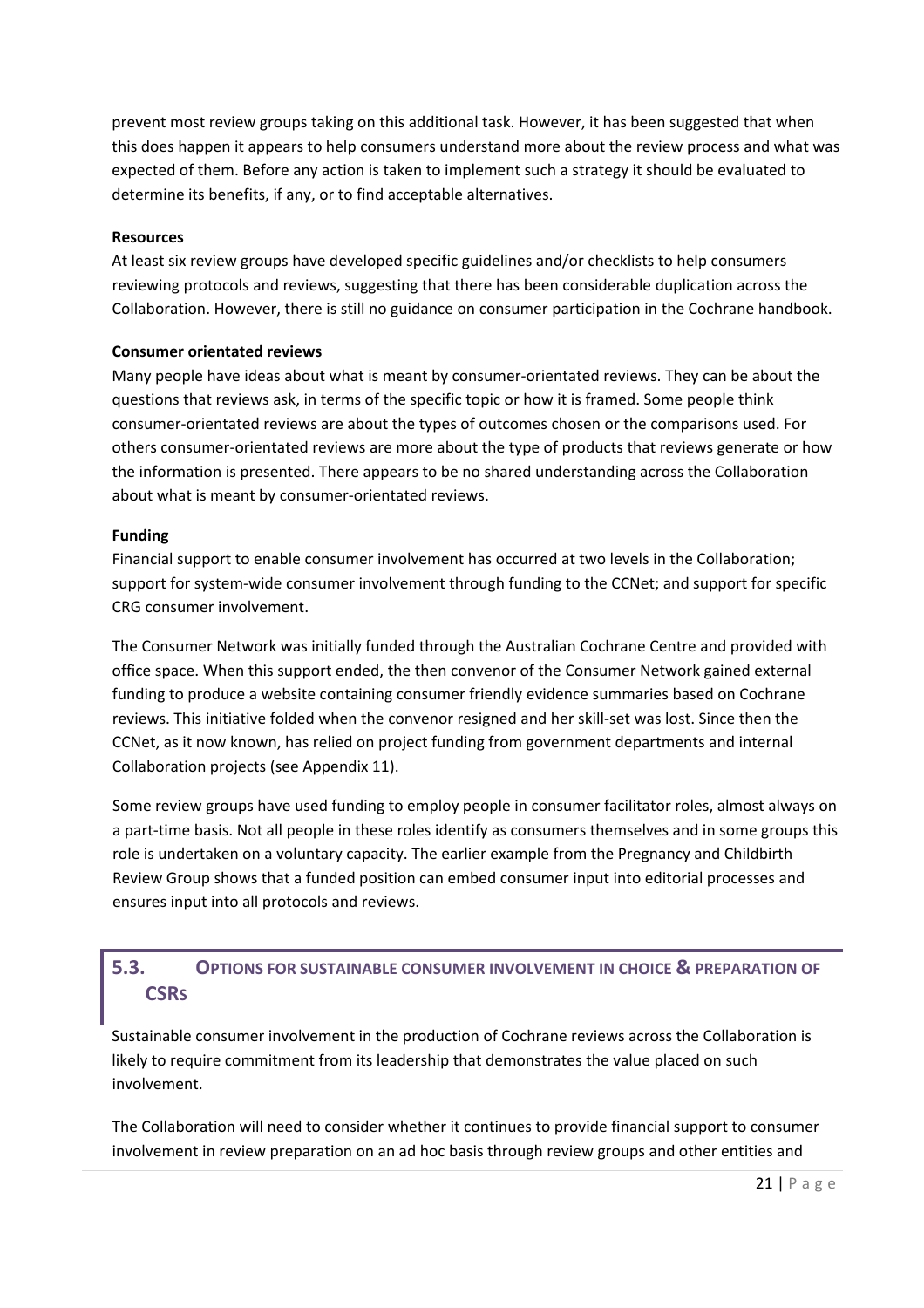project funding to the CCNet, or whether this activity should be primarily supported through core funding. This decision will affect the strategies undertaken by the Collaboration to maintain consumer involvement in its work and will potentially impact accountability mechanisms, for example if CCNet were given core funding for specific positions, who would be responsible for their selection and performance monitoring? What consequences may be anticipated if other entities are accountable for their practices to the CCNet? Provision of core funding outside the UK will also be influenced by fluctuations in exchange rates.

The Collaboration should also consider independently of funding issues, if it wants consumer involvement across all review groups, how this might be monitored. It would be useful to involve relevant methodology groups in these decisions, however one option would be to develop principles and indicators for consumer involvement (see Appendix 8 for an example) and require review groups to report against these. Ideally, this would not be used in a punitive sense but to identify where further support may be required. The CCNet proposal to the Auckland CCSG meeting offers another option to monitor activity which involves the development of two databases (see Appendix 11).

More effective use of consumer facilitators could be made across the Collaboration, to elicit consumer input into Cochrane reviews. In particular consumer facilitators could be used to ensure input from a wider range of consumers, particularly those who are economically disadvantaged or have low literacy. The inclusion of younger people in the work of the Collaboration is also apparent and there may also be a role for consumer facilitators in this area. Extending involvement in the Collaboration to these groups may require broader interpretation of consumer input than that currently used, which tends to focus on the direct involvement of individuals in the production of reviews or their products. For example, engagement with consumer groups about a topic area could elicit their views on outcomes of importance that would be relevant to a range of reviews, not just one.

Similarly, review groups could consider how they might make better use of consumer input, for example, feedback across reviews on similar topics could be collated and analysed to see if there are similar themes or issues being raised that could be used to form general advice for future review authors in that area. It may be useful to evaluate existing review author guidelines in use across review groups to determine if there is guidance that could be available to all review authors.

The Collaboration could consider developing a central resource or library to house all resources developed for consumers to avoid unnecessary duplication. Such a clearing house could also collect information on strategies involving the different types of consumers. This would provide useful data for skilled analysis that may identify issues associated with effective consumer involvement. Such a proposal is also included in the CCNet submission to the Auckland CCSG meeting (see Appendix 11)

Training for consumers entering the Collaboration is likely to be needed on an ongoing basis. Consumers need to understand the purpose of the organisation and have clear expectations of their possible roles. Similarly training for those working with consumers would increase the Collaboration's capacity to support consumer involvement.

The Collaboration should consider how it could best develop existing mechanisms to overcome identified problems related to consumer involvement. For example, evaluation trials could assess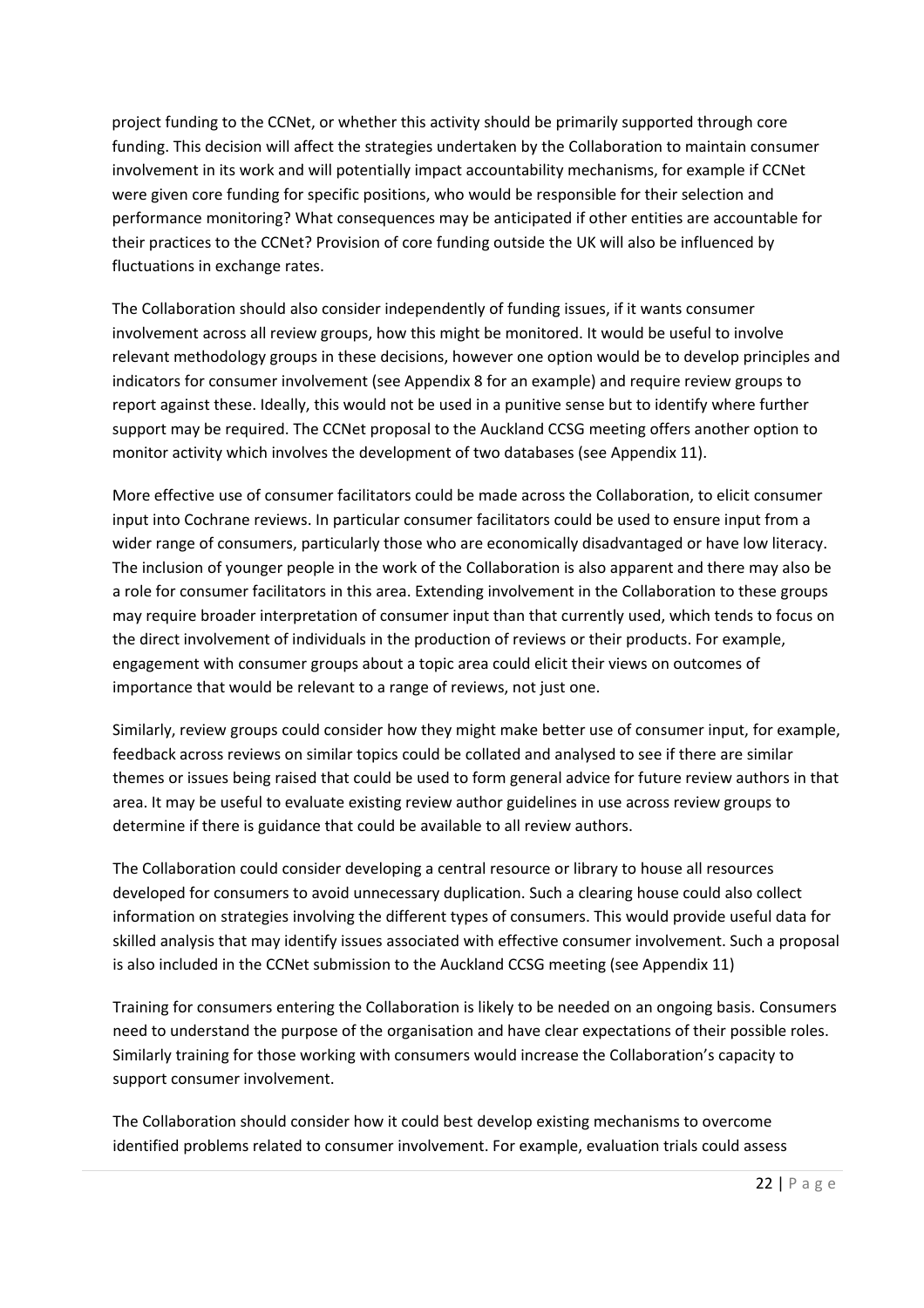whether possible solutions achieve their goals without creating unforseen new problems. Trialling a dedicated email list for registered consumer reviewers, who have signed declarations of interest, to alert potential consumer reviewers to Cochrane reviews and protocols looking for consumer input may find that it is not acceptable to consumers. However, if successful, Archie could be used to send automated emails when new consumer reviewers are registered. This approach would address some of the recommendations raised in the CCNet review relating to communication issues.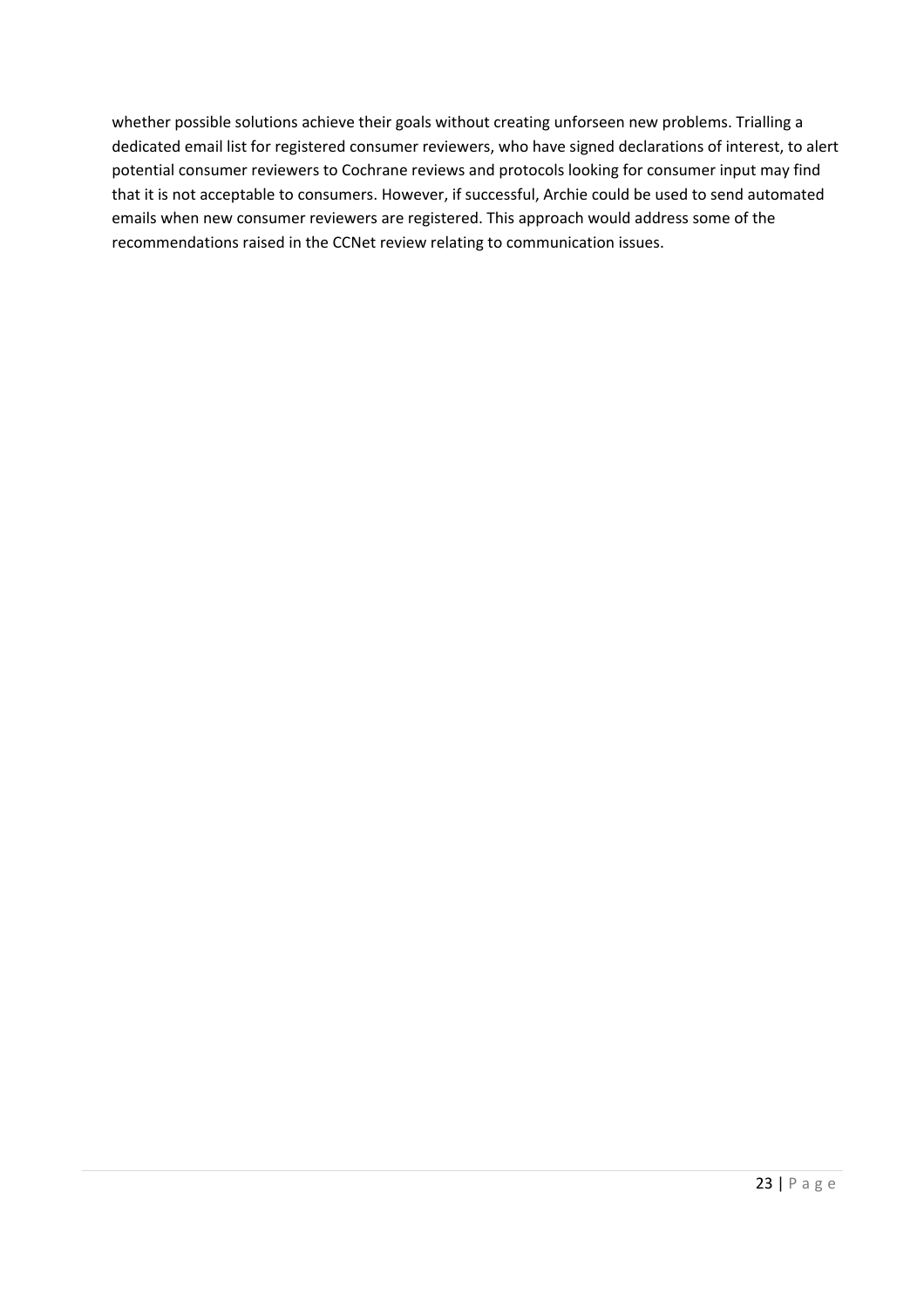## <span id="page-23-0"></span>**6. CONSUMER INVOLVEMENT IN THE DISSEMINATION AND PROMOTION OF SYSTEMATIC REVIEWS & EVIDENCE‐BASED HEALTHCARE**

While a role for consumers in the dissemination and promotion of systematic reviews is recognised by some in the Collaboration, this appears to be an undeveloped area in the Collaboration. Less than half of all respondents to the surveys in the CCNet Review, and even fewer review group modules, identified roles in these areas for consumers (see Table 2).

There is evidence of some activity at the regional level, led by CRG engagement with consumer organisation partners, albeit with no particular strategic overview or guidance from the Collaboration. The CCNet Review also encouraged the Collaboration to work with consumer organisations to help with the dissemination of reviews and plain language summaries.

The Strategic Review acknowledged the need for external engagement with the users of Cochrane reviews but its recommendation did not include consumer organisations rather the proposal to develop a formal partnership strategy, was directed at engaging "other systematic review producers and knowledge packagers".

## **Table 2: Proportion of consumers, review groups & review group modules identifying roles for consumers in dissemination and promotion**

| <b>Role for consumer</b>                           | Consumers (N=66) % | Review groups (N=47) % | <b>CRG Modules on Cochrane</b><br>Library (N=51) % |
|----------------------------------------------------|--------------------|------------------------|----------------------------------------------------|
| Raising awareness of<br>evidence-based health care | 39                 | $45*$                  | 10                                                 |
| Disseminating information<br>about reviews         | 29                 | 19                     | 20                                                 |

\* Includes 9 who answered yes and 12 who indicated that this *maybe* a role for consumers.

On the other hand, a proposal to develop a Cochrane UK Consumer Coordinator at the UK Cochrane Centre includes a target to develop a presentation about The Cochrane Collaboration to be used to raise the profile of the Collaboration's within existing consumer groups in that country.

However, there are other examples where Cochrane entities and consumer organisations have worked together to promote evidence-based health care and the Collaboration within their organisation.<sup>[12](#page-23-0)</sup> There is no apparent mechanism to monitor or assess these developments. It does not appear to be included in the CCNet proposal to the Auckland CCSG meeting but this would need further clarification (see Appendix 11).

<sup>&</sup>lt;sup>12</sup> Carol Sakala, who was one of the international consumer coordinators for the Consumer Panel of the Pregnancy and Childbirth Review Group works for Childbirth Connection in the USA, which promotes evidence‐based maternity care and links to the Cochrane Collaboration.

The Musculoskeletal Review Group actively engages with consumer organisations in Canada and Australia [\(http://www.cochranemsk.org/consumer/default.asp?s=1\)](http://www.cochranemsk.org/consumer/default.asp?s=1), which publish plain language summaries of relevant reviews.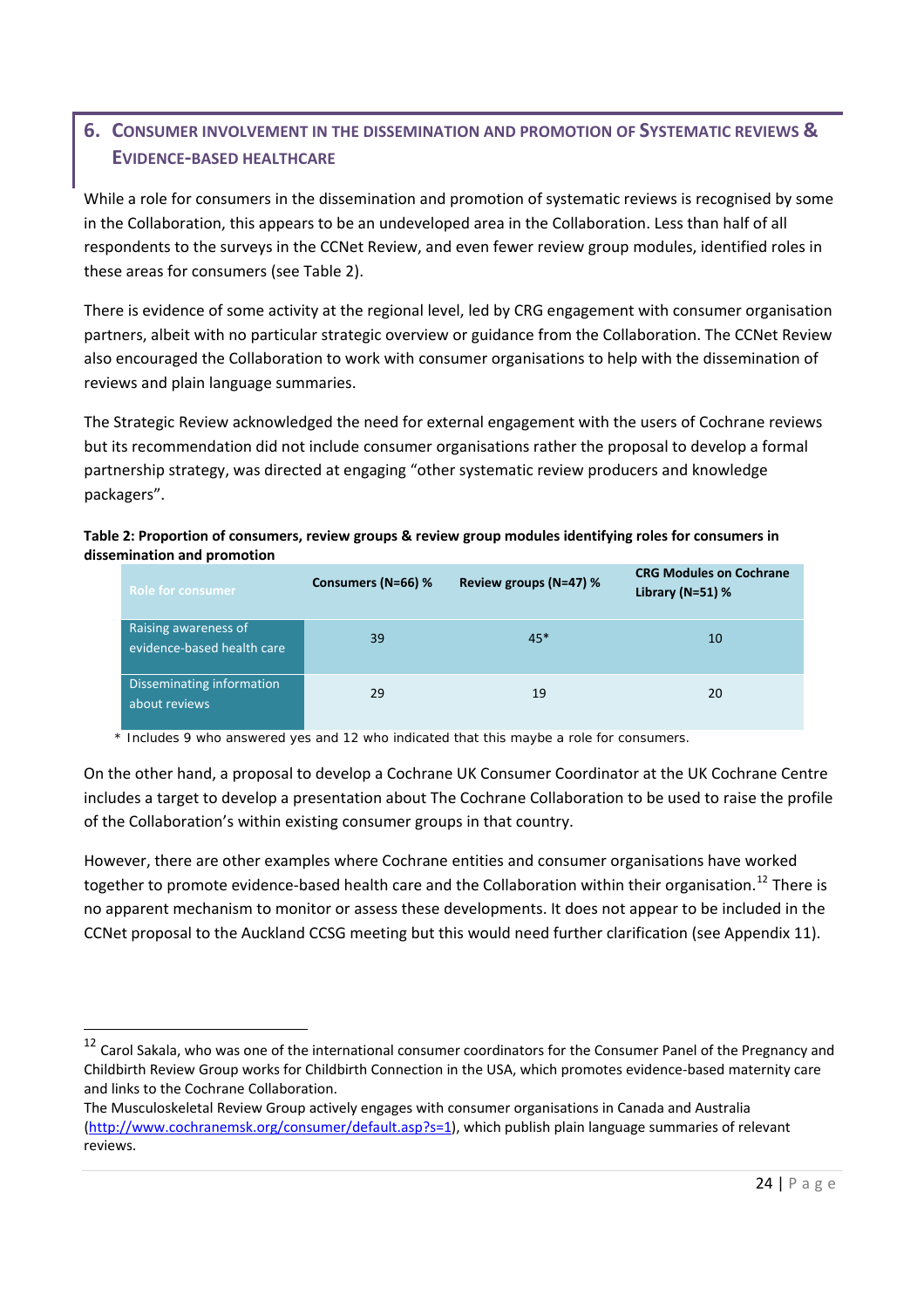## <span id="page-24-0"></span>**6.1. OPTIONS FOR SUSTAINABLE CONSUMER INVOLVEMENT IN DISSEMINATION AND PROMOTION**

The Collaboration needs to consider its relationship with external consumer organisations in regard to the dissemination and promotion of its work. There may be opportunity to extend the remit of the working group established from the Strategic Review with responsibility to develop a partnership strategy with external organisations to include the option of Cochrane consumer organisation partners with a role in the dissemination of the work of the Collaboration and involvement in the prioritisation of reviews.

The development of dissemination strategies through consumer participation should be monitored centrally, particularly through the engagement of consumer organisation partners, across entities in the Collaboration and report regularly to the CCSG about progress.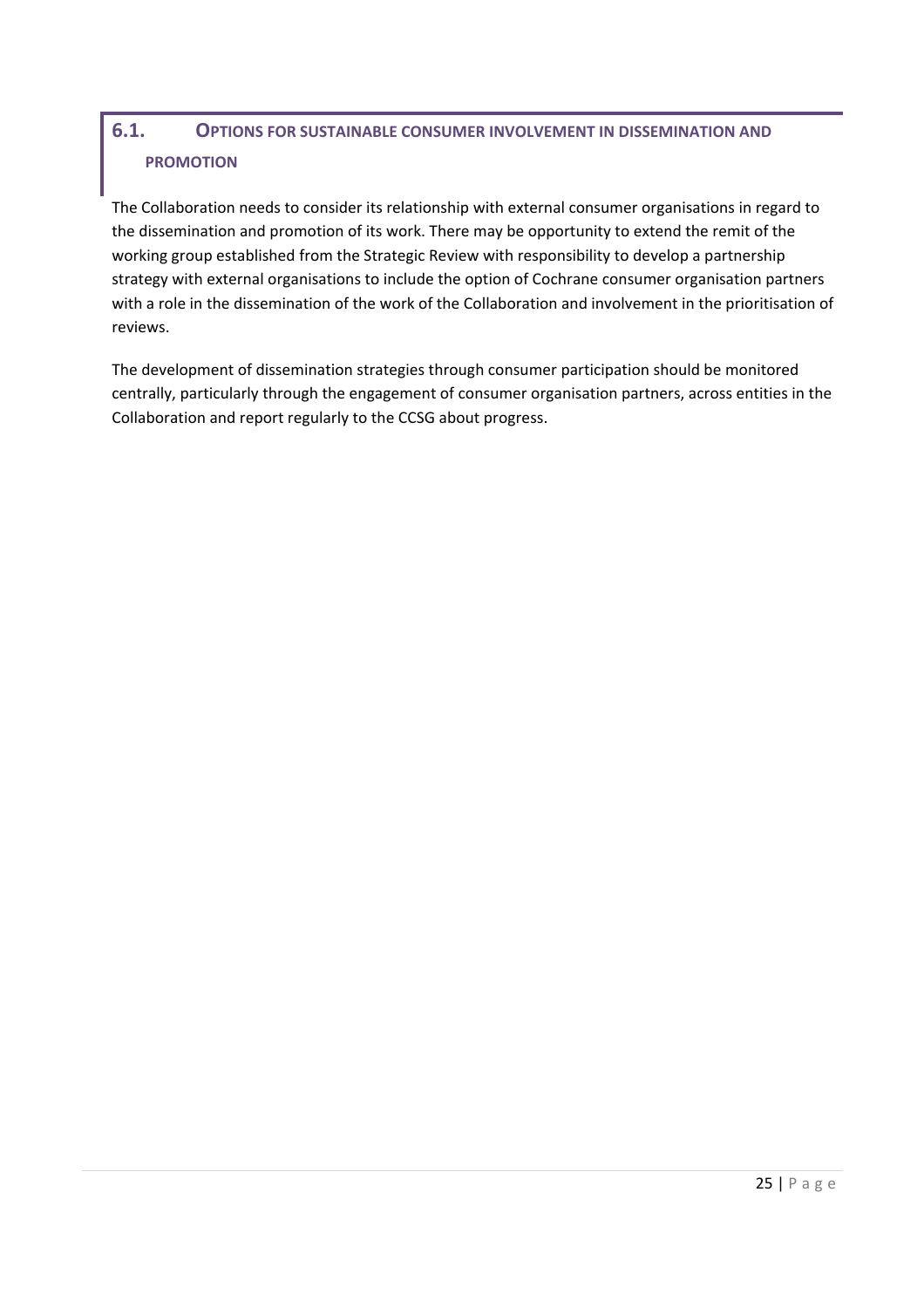## <span id="page-25-0"></span>**7. SUMMARY**

In considering the strategic direction for consumer involvement in the Collaboration, a question asked during the Strategic Review could be rephrased, "What would be lost to The Cochrane Collaboration if consumer involvement ceased to exist?"

Consumer involvement has been a part of the Collaboration from its beginnings. It has built on the enthusiasm of many individuals, particularly those in the Consumer Network. However, the growth in the size and complexity of the Collaboration, means that a more sophisticated response is needed to support consumer involvement to ensure its sustainability, to better reflect the types of consumer involvement that have evolved within the organisation, and to ensure a proficient response. It is no longer feasible to rely on the effort of volunteers and their personal resources. Strategies are needed that build on the strength of the CCNet and provide infrastructure to support consumer participation across all relevant facets of the Collaboration's work.

Table 3 compares the different options raised in section 3.4 and identifies *some* potential issues for each in terms of the roles for consumers in the Collaboration.

Other strategies that could be considered to support consumer participation in the Collaboration include:

## **Development of policy on consumer involvement**

The Collaboration could develop a policy that clearly outlines the principles of the organisation's approach, opportunities for involvement, and the support available to consumers, including their role in decision‐ making. The policy could also address training, position descriptions and principles and indicators for consumer involvement.

#### **Development of Cochrane consumer organisation partners**

The remit of the working group established following from the Strategic Review with responsibility to develop a partnership strategy with external organisations should be extended to include Cochrane consumer organisation partners and their role in the dissemination of the work of the Collaboration and involvement in the prioritisation of reviews.

## **Development of guidelines to support the involvement of people from non‐English speaking backgrounds and low literacy**

It is imperative that an international organisation that seeks to involve consumers from diverse backgrounds develop guidelines to facilitate the involvement of people with low literacy in English.

## **Training in consumer participation for all members of the CCSG.**

#### **Areas where further attention may be warranted:**

- Investigation of consumer facilitator roles and how they can be better supported
- Better use of information and data systems
- Trial of dedicated email list for registered consumer reviewers.